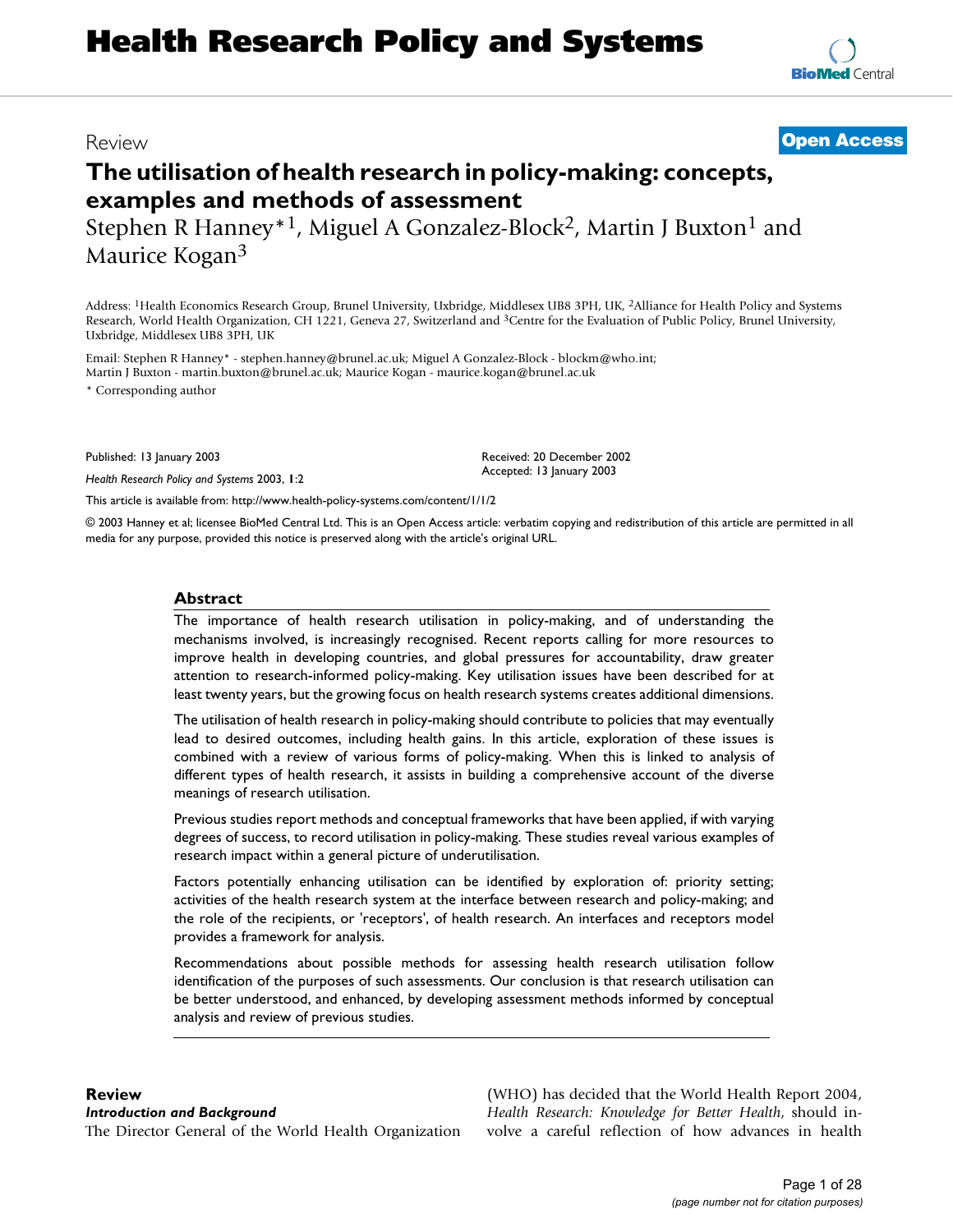research lead to improved health and health equity. The WHO has launched a broad Health Research Systems Analysis (HRSA) Initiative that will inform the 2004 report. One component of this initiative is a project focusing on the assessment of health research utilisation. The utilisation project itself consists of various elements. This paper was commissioned by the Research Policy and Cooperation Department of WHO, Geneva, to review the issues related to the utilisation of health research in policymaking, and, based on that review, make recommendations about appropriate methods for assessment of such utilisation.

WHO is giving increased emphasis to the role of health systems [1] and attention is focusing on the importance of policy-making in achieving effective health systems [2,3]. The World Bank made estimates of the costs of attaining the health-related Millennium Development Goals of between \$20 and \$25 billion a year. However, the report notes that: 'these unit cost estimates only apply when the policy and institutional environment is conducive to additional health spending being effective' [2]. The importance of health policy-making, in turn, being researchinformed is recognised by a growing number of bodies  $[3-5]$ .

The existence of relevant research, though necessary, is not sufficient. Evidence-based policy is difficult to achieve and it is widely agreed that health policies do not reflect research evidence to the extent that in theory they could [5– 11]. Examination of the policy-making process confirms it to be extremely complex, with many genuine obstacles to evidence-based policy-making at the same time as there are factors that could increase research utilisation. A full review of the many possible meanings of research impact reveals that there may be more utilisation in policy-making than is sometimes recognised. Such a review also enhances understanding of the issues, including the differential scope for utilisation associated with different types of research and policy environments. Developing a conceptual framework of the processes of utilisation should assist with the formulation of assessment tools that reveal the full picture of the way research is used in policy-making. Furthermore, it should allow the growing demands for accountability for research expenditure [12– 18] to be addressed appropriately, which could also be of benefit to the research community.

There is a rich background of material for each of these areas, including key contributions from Weiss identifying the multiple meanings that can be attached to research utilisation in policy-making [19]. Their importance lies in the fact that some of these meanings, or models, point to less obvious patterns of use than those suggested by instrumental research exploitation which involves research findings being directly used in policy formulation.

About twenty years ago there was recognition of the need for analysis to combine a range of factors such as the nature of different types of health research knowledge and the diverse institutional arrangements for policy-making. In their assessment of the attempt in the 1970s to increase utilisation of research funded by the UK's Department of Health, Kogan and Henkel found, 'the interconnections between epistemologies and institutional relationships were a recurring theme' [7]. The importance of interactions across the interfaces between researchers and policymakers was identified. The role of policy-makers as the receivers, or receptors, of research and the need for careful priority setting were highlighted. Various elements of this analysis were recently reported also to be relevant for health research in Mexico [10].

The context of the current move to attempt to increase research utilisation is important. There is now a broad coalition pressing for improvements. Various organisations came together in 2000 to support the formation of the Alliance for Health Policy and Systems Research with its 300 partner institutions. It aims to promote capacity building for, and the dissemination and impact of, research both on and for policy [20]. At the level of specific programmes within international bodies, there is a growing stress on the role of policy-making: 'Research on implementation, on policy-making or programme development is as important as basic clinical research for improving child health' [21]. Recent weeks have seen publication of the first systematic review to address research utilisation in policy-making [22]. Furthermore, the developing interest in research informed policy-making coincides with the extensive efforts being made to increase the implementation of health research findings more generally. Indeed, the emphasis on evidence-based medicine is itself generating extra pressure from practitioners that policy-makers, too, should have a duty to consider research evidence [23]. The role of research utilisation in policy-making is seen as a key element in the growing interest within WHO on research utilisation and its assessment [3,24].

A further important part of the context is that developments in the UK in the 1970s, and in other European countries [25], could be seen as early attempts to develop a system to augment the traditional individualistic determination of medical research priorities in universities and hospitals. A similar emphasis on issues such as priority setting is seen in recommendations made for middle and low income countries by the Commission on Health Research for Development [26]. The concept of Health Research Systems (HRSs) is now of growing significance [27]. One of the main elements that distinguishes a HRS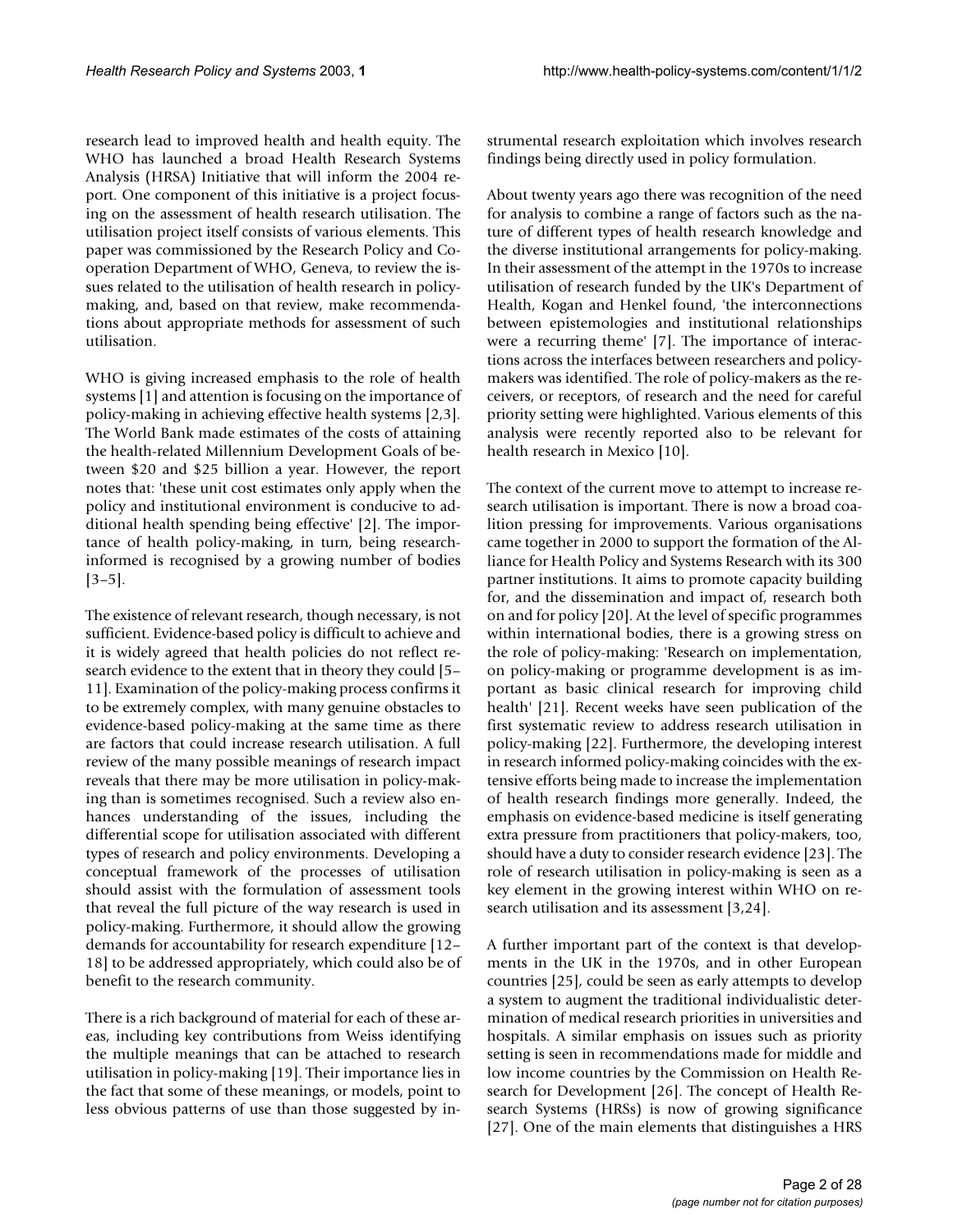is the attempt to develop mechanisms and networks to facilitate the greater use of health research.

Building on the above analysis, it is our contention that many factors need to be brought together if assessment of research impact on policy-making is to contribute to an understanding of the issues and an enhancement of utilisation. The prime focus should be the policy-maker. This paper first examines the concept of policy-making, and the underlying assumption that it is better if it is researchinformed. Then we consider the range of types of health research and the levels of policy-making at which they could be applied. These strands are brought together to provide an analysis of the wide range of ways in which research can have an impact on health policy-making.

The focus then moves to examining contributions from previous studies of knowledge utilisation in health policymaking, including those using standardised measures. Various dimensions of our conceptual analysis form the next sections. We start with the interfaces, both at the priority setting stage and when findings are communicated between researchers and policy-makers. The role of policy-makers as receivers, or receptors, of research is examined along with the accompanying institutional arrangements. Incentives are also important. The material is brought together in a wide-ranging interfaces and receptor model of research utilisation in policy making. Finally, the various possible purposes of assessment of research utilisation are considered before suggestions are made about suitable methods for assessing the impact of research on policy-making. Such assessments would be best undertaken as part of a wider evaluation of the utilisation of health research by industry, medical practitioners and the public.

# *The nature of policy-making and its role in knowledge utilisation*

Policy-making can be viewed as involving the 'authoritative allocation of values' [28], and when interpreted broadly can include people making the policy as government ministers and officials, as local health service managers, or as representatives of a professional body. Policymaking involves those in positions of authority making choices that have a special status within the group to which they will apply. The results take many forms ranging from national health policies made by the government to clinical guidelines determined by professional bodies. This broad usage of the term policy-making has advantages when conducting knowledge utilisation or payback assessments, and has contributed to a conceptual framework for a series of such studies [14,17,29]. In this article, however, the analysis mainly concentrates on public policy-making rather than that undertaken by professional bodies.

This framework consists of two elements. These are a multidimensional categorisation of benefits from health research, going through from the primary and secondary outputs to the final outcomes, and a model of how to assess them. A revised version of the model is shown as Figure [1](#page-3-0) and consists of a series of stages. This sequence can be useful when examining how a health research project could be utilised, in policy-making and practice, in ways that result in final outcomes such as health gains and economic benefits. Public engagement with research can play a key role in research utilisation. The model incorporates the concept of the stock, or pool, of knowledge and the idea that there are various interfaces between research and the wider political, professional and social environments. These points, together with various feedback loops and forward leaps, mean that although the stages are presented in a linear form, the model recognises that the actual steps involved in utilisation and achieving final outcomes are often multidirectional and convoluted. That said, the model helps both to organise assessments and to indicate where the various elements of the multidimensional categorisation of benefits might occur.

The framework is also important for the structure of this article because it demonstrates that assessment of research impact on policy-making is best undertaken as part of a wider analysis of the utilisation of research. Throughout the paper it will become increasingly clear that policymaking is itself influenced by industry, by health professionals who might be expected to apply research findings in their practice, and by the public who might engage with research, either as patients or more generally in society. The interaction of all these groups with research findings is an important consideration and the interfaces operate at many levels.

In terms of the utilisation of the knowledge, research-informed policies can be referred to as secondary outputs from research [14]. This distinguishes them from the primary, or direct, outputs of research processes such as journal articles, other publications, and trained researchers. Neither, however, are the policies the desired final outcomes; they represent a step in the process. It is sometimes possible to identify how research findings have informed policy-making even when it might be extremely difficult to trace influences at other stages in the utilisation processes. Furthermore, the approach enables the processes of research utilisation to be identified in ways that would be impossible if the analysis attempted to jump immediately to the final outcomes. In particular, detailed analysis at this stage can address the counterfactual, ie consider what might have happened without the relevant research: would the policy have been changed anyway?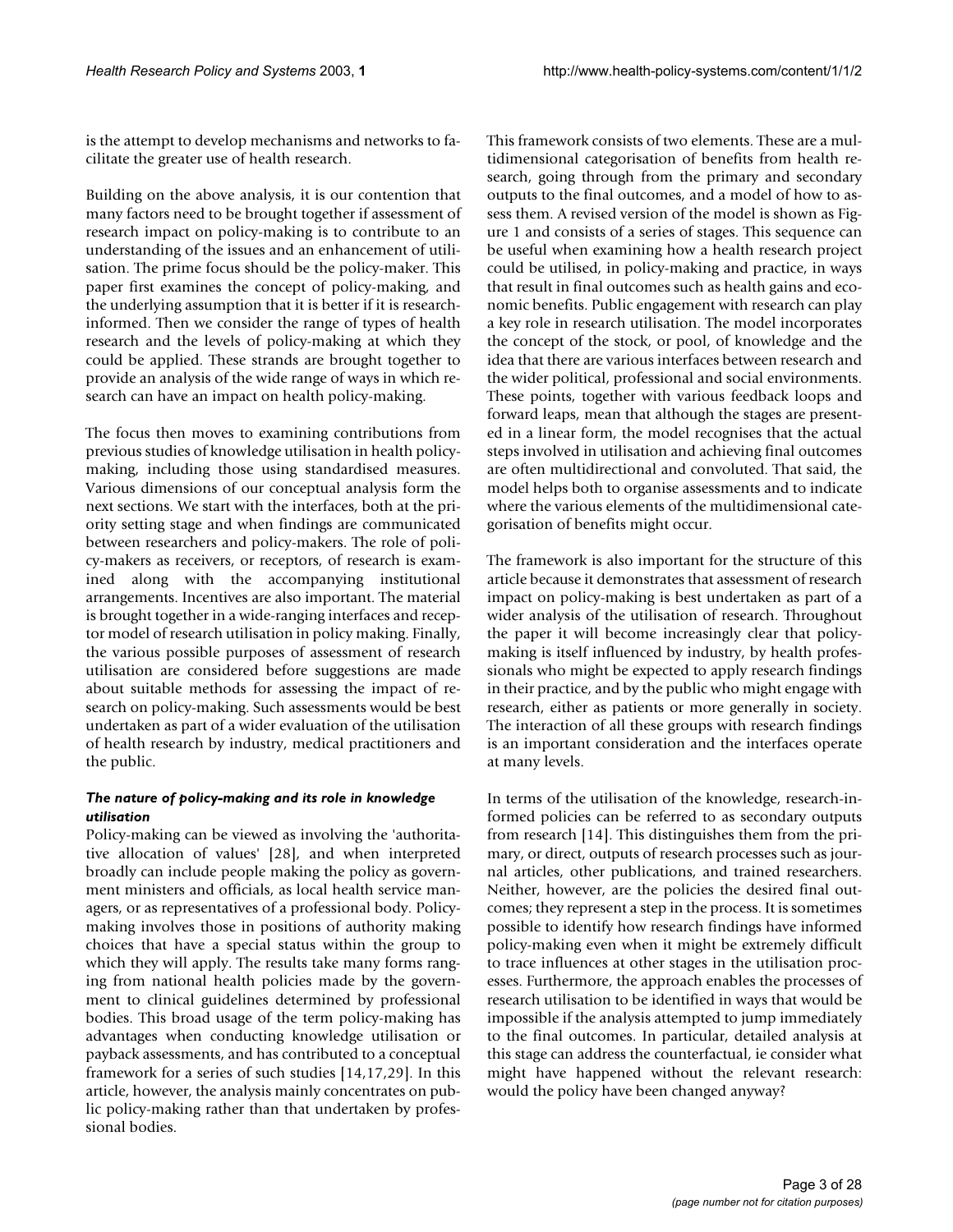<span id="page-3-0"></span>

#### **Figure 1**

**The Place of Policy-Making in the Stages of Assessment of Research Utilisation and Final Outcomes.** Key:

Direct lines within the flow or feedback



Indirect lines of communication

--------->

Primary Outputs – Publications, trained researchers

Secondary Outputs – Policies from national, local and professional bodies

Final Outcomes – Health and equity gains, cost-effectiveness and economic benefits

Source: Adapted from S Hanney, S Kuruvilla: *HRSPA Project 4: Utilisation of research to inform policy, practice and public understanding and improve health and health equity.* WHO/Wellcome Trust Technical Workshop. London, January 2002; and S Hanney et al 2000, *Evaluation*, 6, published by Sage [29].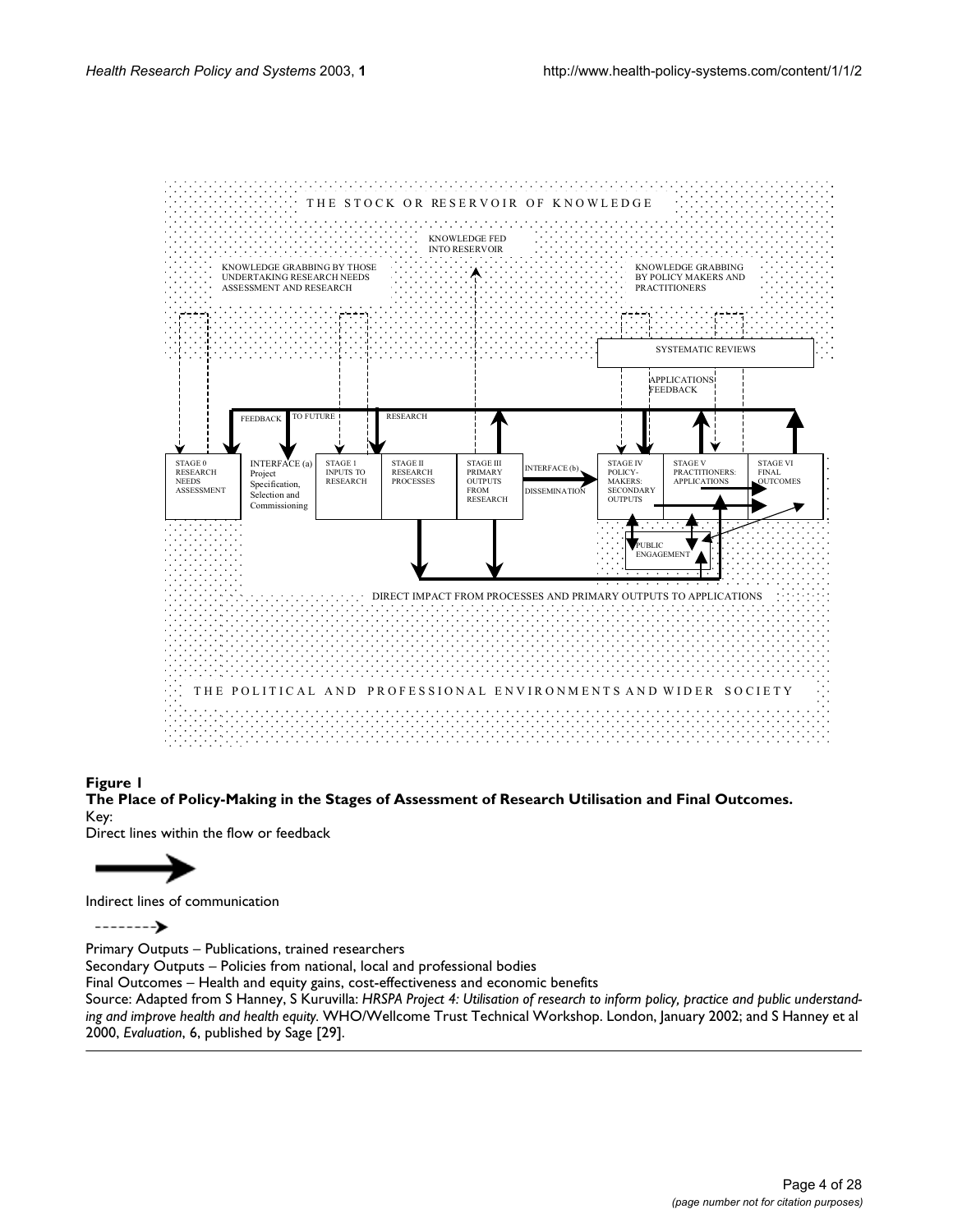Not all examples of health knowledge utilisation go through a policy-making stage, and in some cases the policy comes after partial translation of the findings into practice. For example, clinical guidelines are usually developed after leading clinicians in the field have already adopted an evidence-based practice and then seek to encourage its wider diffusion throughout the profession. Nevertheless, often a policy-making stage in knowledge utilisation is important if the final outcomes of health, health equity, and social and economic gain are to be achieved. The potential importance of a policy stage in the process of turning evidence into application is increasingly being accepted, even for clinical practice [30].

A positive case can be set out for the contribution research can make to policy-making. The basic assumption of knowledge utilisation related to policy-making is that policies which are research informed will be better than otherwise would have been the case. It is assumed that research exposes policy-making to a wider range of validated concepts and experiences than those that can be drawn from the normal time-limited and politically constrained processes of policy deliberation. It thus allows a broader choice of policy options to emerge. Research often enables policies to be generated upon technically wellinformed bases. It gives warnings of reasons why some policies succeed and others fail. It can make connections between otherwise separate factors such as the nature of the substantive field and organisational patterns set up to manage them, or the power of environments over health outcomes. It legitimises some policies and throws legitimate doubts on others. Analysis of policy-making, and of research utilisation, often identifies at least three broad areas of activity: policy agenda setting, policy formulation, and policy implementation [11,31]. Potentially, research could play a part in all three areas. Evaluation is also often seen as an important activity, and one that adopts a research approach. Indeed, in this paper evaluation is primarily being viewed as a form of research, the utilisation of which will be examined in the other phases of policymaking.

Davies and Nutley, in a recent analysis of the role of evidence, or '*What Works*', in a series of public services, suggest 'the research community in healthcare is truly global, and the drive to evidence-based policy and practice is pandemic' [32]. Of the public services, health care is seen as the one where, despite the difficulties, the utilisation of knowledge is most advanced. Although this analysis does examine a range of policy-making models, critics claim that the theoretical basis for evidence-based policy-making is not strong because it rests too much on a rational view of policy-making [33,34]. The debate needs to be informed by various models of policy-making such as those set out below.

Many categorisations of policy-making exist. The categorisation of policy-making presented here is not intended to describe the models comprehensively. Instead, it is based on previous analyses of public policy-making that were specifically made in the process of analysing research utilisation. The categorisation incorporates work undertaken by Kogan and Tuijnman [35], for the Organisation for Economic Co-operation and Development, and by many others [9,36–38]. The various models described are not mutually exclusive, but are included because each makes a specific contribution that is built on in later analysis:

#### *Rational models*

Rational models of policy-making assume policy-makers identify problems, then gather and review all the data about alternative possible solutions, and their consequences, and select the solution that best matches their goals. Sometimes this approach is known as ends-means rationality; it is thus different from some of the models below which might, nevertheless, also seem rational to the policy-makers involved. The various models of policymaking should be seen as a spectrum. Thus Simon [39] is sometimes seen as writing from the rationalist tradition, but he was critical of the more basic rational models and his concept of 'bounded rationality' involves concentrating the review of data on a more limited range of possible solutions.

#### *Incrementalist models*

It has long been recognised that policy-making is a complex process. It can involve scientific knowledge and a range of other factors including interests, values, established positions within institutions, and personal ambitions. Furthermore, evidence from research has to compete with what Lindblom and Cohen [40] call 'ordinary knowledge' which owes its origins to, 'common sense, casual empiricism, or thoughtful speculation and analysis'. In models such as 'disjointed incrementalism' [41] policy-making does not involve a clear movement towards predetermined goals but rather is more a series of small steps in a process of 'muddling through' [42] or 'decision accretion' [43]. Incrementalists allow for a greater role for interests in policy-making debates and emphasise the many sources of information that impinge on policymakers.

#### *Networks*

A networks approach also highlights the role of different interests and how the relationships between such groups and policy-makers can result in an incremental policy process. The term 'policy network' is defined as a generic label for the different types of state/interest group relationships, for example 'policy communities' in which the long term relationships between government officials and representatives of leading interest groups are particularly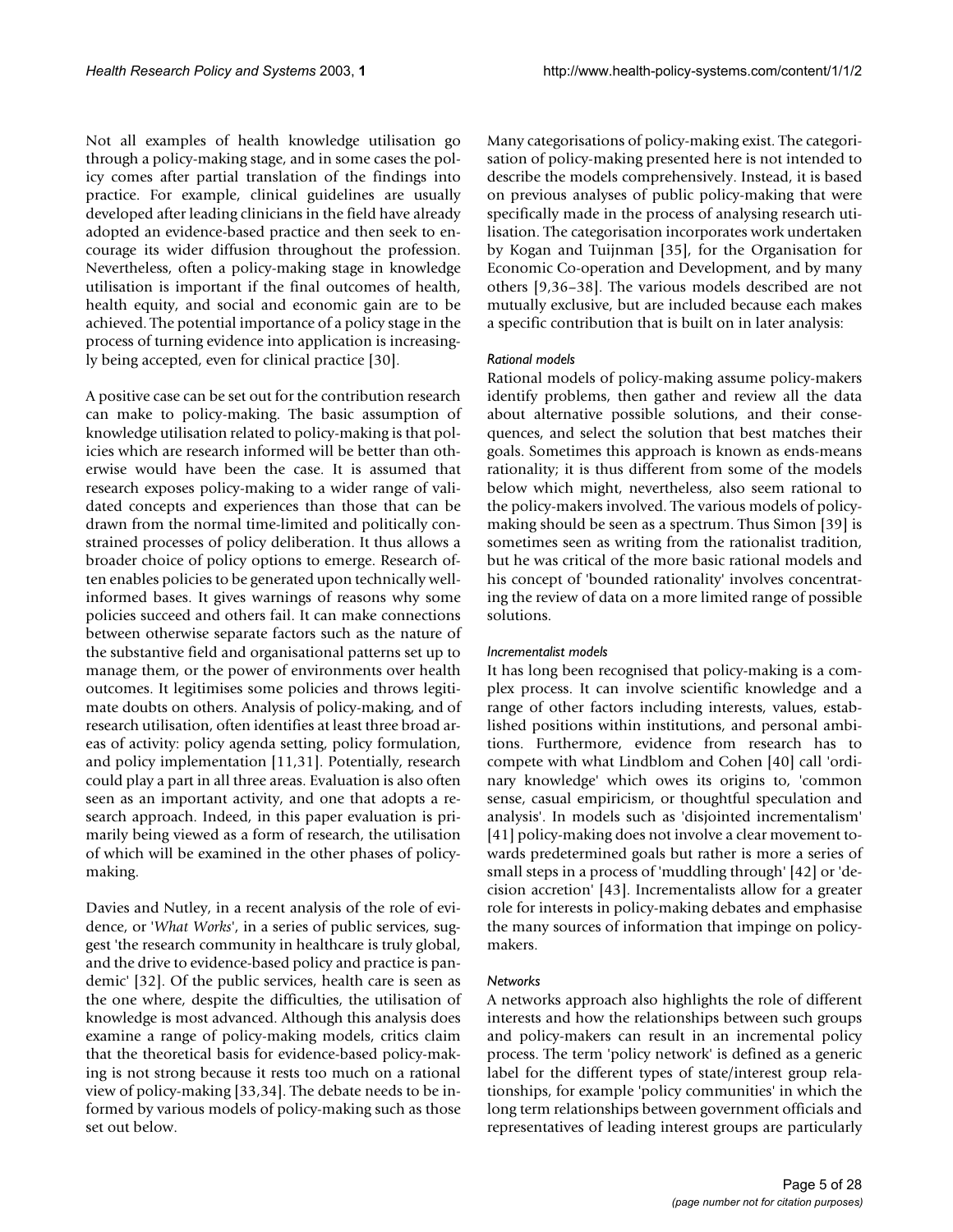powerful [44–46]. Other definitions of the term networks involve a wider membership and are more likely to include researchers. It is claimed that researcher involvement in 'social networks' [47] is important for research utilisation. Others suggest that leading experts who share a similar approach on an issue can be seen as an 'epistemic community' [48] and can influence policy. Analysis of health systems often suggests the influence of the medical profession over policy-making is particularly strong [49]. Its domination of the policy networks led to the use of the term 'a professionalised policy network' [50,51]. Its influence is likely to be a factor in setting agendas and determining the type of knowledge to which most notice is taken in the policy debate.

#### *The 'garbage can' model*

The 'garbage can' model of policy-making [52] looks at these issues in an idiosyncratic way. It suggests that sometimes solutions that might have been disgarded nevertheless remain in the policy-making system, and occasionally there are problems to which they become attached. Models such as this highlight the way in which policy-making can be seen as a most untidy process, rather than neatly going through a series of phases [53].

These various models of policy-making, even occasionally the final one, are likely to be found relevant to different circumstances and parts of health systems. They will have different implications for the utilisation of research and although they do not stack up as connected paradigms, or have much predictive power, they help put shape onto otherwise inchoate patterns. We shall explore how far they specifically map on to models of research utilisation after considering the range of overlapping categorisations of health research.

# *Categories of health research and possible levels of utilisation*

The categorisation of health research discussed here has a potential importance for the analysis of utilisation. Often a broad distinction is made between basic, clinical and applied research. By its nature basic, or blue-skies, research is not often likely to be utilised until further, less basic, research has been undertaken and perhaps some synthesis with other findings has occurred. Research that follows priorities determined by the researchers themselves, according to the 'internalist' norms of science [54], is more often, though not always, going to be basic. Applied research is more likely than basic research to be following an agenda driven by forces other than the scientific imperative. Just because the research topic has been set by nonresearchers does not, of course, ensure its impact. Nevertheless, where such drivers and sponsors are also the most likely potential users of the research, this provides some of the circumstances that might encourage utilisation [7,53,55].

There is generally greater resistance within health services to the use of social science, despite it often being applied and user-driven, than there is to the adoption of the findings from natural sciences [7,10] such as those used in clinical science. Possible explanations include the fact that the more highly technical and specific the research, the more there might be circumstances in which it can be utilised directly by policy makers without ideological or political considerations intervening too much. Moreover, the receptors of research are likely to place more confidence in the strictly controlled natural sciences than in the more eclectic social sciences. Much of policy-making can be seen as a craft, which draws substantially on ordinary knowledge and in which the contextual component will often be more significant than the type of evidence offered by social science research [56].

Another partially overlapping distinction is between national and international research. International research findings might be more likely to be utilised where there is greater technical content in the research and also potential for application to an issue of patient care. The report of the Commission on Health Research for Development also identified the particular contributions that national and global health research could make [26]. It developed the concept of Essential National Health Research (ENHR). This entails a strategy in which each country plans its health research according to country-specific health problems and the contribution it can make to regional and global health research. Mechanisms for the synthesis or systematic review of research might become even more important in relation to international research.

Adding to the epistemological debate about the most appropriate forms of production of knowledge intended for utilisation, Trist [57] argued that domain-based research represented a third category alongside basic and applied research. Domain-based, or policy-oriented, research is essentially interdisciplinary and the crossing of new boundaries and the creation of new syntheses may advance both knowledge and human betterment. It also entails wider reference groups, beyond the scientific or clinical communities. Along similar lines, Gibbons *et al* [58] claim to identify a shift from the traditional discipline-centred mode of knowledge production that they characterise as *Mode 1*, towards a broader conception of knowledge production described as *Mode 2*. In this, knowledge is generated in a context of application and addresses problems identified through continual negotiation between actors from a variety of settings. The results are communicated to those who have participated in their production. Although the degree of change described by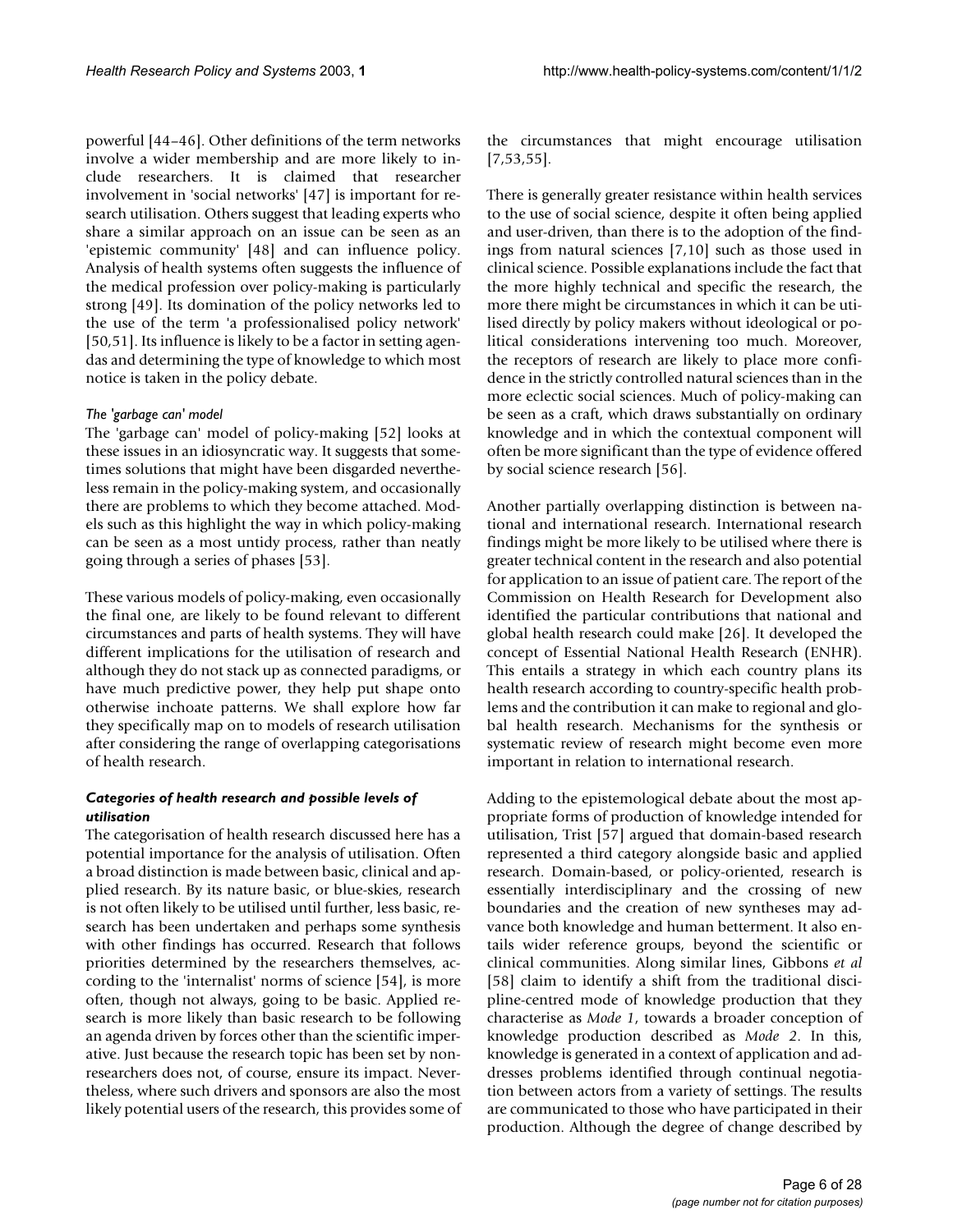Gibbons *et al* could be exaggerated [59], this general approach, as with that of Trist, is compatible with attempts to increase utilisation by focusing research production on the interests of at least some potential users.

A slightly different dimension, but one also associated with utilisation, is that of the features of specific research studies. When a particular piece of research is seen to be of high quality this might help reinforce a policy-maker's inclination to use it [14,60], as might a favourable view about the quality of the specific researcher [10]. The argument, as developed by Weiss and Bucuvalas, is that where the policies are potentially controversial the decisionmakers will not want the credibility of their case undermined by critics pointing to flaws in the research behind the policy [60]. When Ministers in the UK supported actions to address gender inequalities in the medical profession, they did so with full confidence in the quality of the research that demonstrated the problem [61]. Examinations of the use of economic evaluations and Health Technology Assessments (HTAs) in policy-making have considered the importance of the quality, reliability, timeliness and comprehensiveness of research in influencing the level of utilisation [62–67]. For example, the latter two factors were highlighted as important determinants of the usefulness of the information in the context of drug formulary decisions in the USA [68].

Different types of research are likely to be most relevant for various levels and situations of policy-making, and for different aspects of those policies. There is no agreed typology of policy categories suitable for utilisation assessment [11]. Above, we suggest that the interpretation of policy being adopted here covers national policies, local health service policies and policies made by professional bodies. Along not dissimilar lines Black [34] argues that an earlier threefold categorisation [69] could be appropriate when examining health research and policy-making. The three categories are: governance policies which relate to organisational and financial structures; service policies which cover resource allocation issues and pattern of services; and practice policies which relate to the use of resources by practitioners in delivering patient care. A similar division appears in the threefold categorisation proposed by Lomas: 'legislative, administrative and clinical' [70]. Legislative policies relate to the overall framework for organising health services; administrative to the running of the service and allocation of resources within the overall framework; and clinical to the policies about what therapies are applied. These categorisations are best seen as a spectrum, but it is generally agreed that research has least impact on the first of these categories and most on the third where often the relevant knowledge comes from clinical research. This is despite the frequent delays

in turning research evidence into improved patient care [71,72].

Some of the issues in this section are illustrated in relation to Health Technology Assessments (HTAs). Various features of HTAs might be associated with the sometimes quite high levels of translation into policy-making and through into the final outcomes [14,73–75]. Many HTAs are undertaken, commissioned, or produced by technology 'sponsors' specifically for agencies set up to advise governmental bodies setting policies for delivering patient care in national health systems. Frequently they address a very specific question that has been identified and prioritised by the health care system: presumably, a question to which the system wants an answer, and by implication is willing and able to accept alternative outcomes if they can be supported by evidence.

Whilst these HTAs are 'technical' in the sense that they typically relate to quantitative measures of effectiveness and cost-effectiveness of specific interventions, they do have important distributional and equity implications. Policies deriving from them may induce strong public and patient reactions (as is evident in media coverage of proposed guidance from bodies such as The National Institute for Clinical Excellence in the UK). This emphasises the need in such systems to differentiate between the research activity of health technology *assessment* and the decision-making (or guidance forming) process of *appraisal* of that evidence and its implications [76].

But even for HTA the evidence of widespread, direct impact on policy (with policy seen as entirely convergent with the research evidence) is at best patchy. A study in the Netherlands by van den Heuvel *et al* [77] concludes that policy decisions concerning the introduction of (new) technologies in health care are not based on the results of medical technology assessments. Rather, 'political arguments and interest groups decide the outcomes'. In a recent literature review, Barbieri and Drummond [78] found few examples of HTA impact in European health care systems. At the local level, those involved in making policies about the introduction of new medical technologies are likely to view the contribution that effectiveness research can make in different ways, depending on their professional backgrounds [79]. This discussion underlines the fact that even in the circumstances most favourable for 'rational' policy-making there are limitations upon it. This indicates the need to consider the full range of models of research utilisation.

#### *Models of research utilisation*

Having reviewed various models of policy-making in the second section, and examined different types of research in the third section, it will now be useful to consider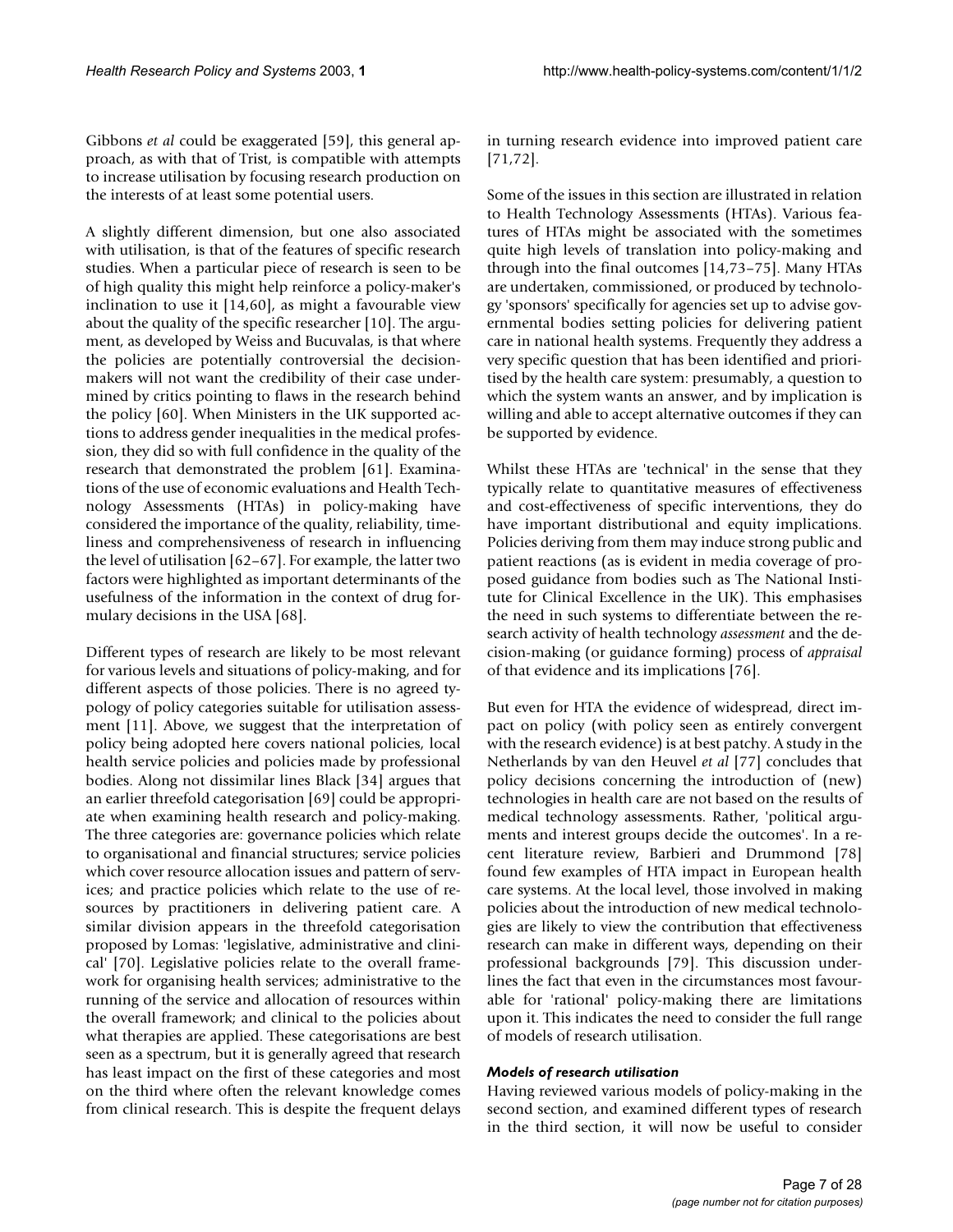models of research utilisation in policy-making. Then we can see how far the various strands from these sections can be drawn together and developed in our later construction of a conceptual framework. We start by looking at previous models of research utilisation, and then suggest ways in which they could be elaborated.

Following the work of Weiss [19,80], and others [7,14,37,38,55,81,82], various models of research utilisation in policy-making have been identified, and they are thought to be applicable beyond the social sciences:

#### *The classic/purist/knowledge-driven model*

This suggests a linear sequence in which research generates knowledge that impels action.

#### *The problem-solving/engineering/policy-driven model*

This also follows a linear sequence, but begins with the identification of a problem by a customer who requests the researcher to identify and assess alternative solutions. This was explicitly the model behind the changes attempted by the UK Department of Health in the 1970s [7].

#### *The interactive/social interaction model*

The process here is a set of interactions between researchers and users rather than a linear move from research to decisions. It ensures they are exposed to each other's worlds and needs.

#### *The enlightenment/percolation/limestone model*

According to this, research is more likely to be used through the gradual 'sedimentation' of insight, theories, concepts and perspectives. This model has the advantage of extending the range of ways in which research is seen to be utilised.

# *The political model*

In this, research findings become ammunition in an adversarial system of policy making.

# *The tactical model*

Here research is used when there is pressure for action to be taken on an issue, and policy-makers respond by announcing that they have commissioned a research study on the matter. Whilst this can sometimes be seen as a cynical delaying tactic, there are other occasions on which the commissioning of research provides the political system with a valuable breathing space, thus reducing the chances of irrational policy-making.

There is no precise overlap between the principal characteristics of policy-making models discussed earlier and the utilisation processes listed above such as would allow them to be presented in neat pairs of singletons. The first two categories of utilisation both fit with rational models of policy-making, but it is the problem-solving model that shares the same starting point: identification of a problem by a policy-maker. The more incremental models of policy-making have the longer time frame implied by interactive and enlightenment models of utilisation, but sometimes these forms of utilisation lead to paradigm shifts which are much more radical than is inherent in incrementalism.

Policy networks are seen as providing a useful framework for studying research utilisation [36]. Where researchers become part of a policy network, or find their ideas taken up by elements within it, this could be a strong version of the interactive model and be an important route for such findings to enter the policy arena. Network approaches can highlight the role of stakeholders in research utilisation [9,14]. (The network concepts could also, however, help to explain the difficulties some research faces in gaining acceptance, or even a hearing. Policy-making systems can be relatively impermeable to research findings that are contrary to the consensus developed as a result of the strong, long-term, links between departmental officials and leaders of the main interest groups).

It is of value to explore the variety of policy-making/utilisation connections because they underline the argument that it is not realistic to expect policy-making always to follow the ends-means rational model that might entail the clearest use of research. Weiss also suggests that there are three main forms in which research might appear and be utilised in policy-making: as data and findings; as ideas and criticism in the enlightenment mode; or as briefs and arguments for action [83]. Along similar lines the utilisation of research in policy-making is sometimes considered to be instrumental, conceptual or symbolic [11]. As we have seen, instrumental use involves research findings being directly used in policy formulation, conceptual use refers to a type of enlightenment mode of utilisation, and symbolic to the use of the research to support a position already taken, which may be to continue with existing policies.

Taking another of Weiss's arguments, that utilisation of research can be usefully be defined as a process of interaction between research inputs and decision outputs [43], we next elaborate the range of possible uses of research. Given the diversity of forms of knowledge and policy decision, their interaction has to be understood in the context of both the diverse values shaped by philosophies of knowledge and the practical aspects of policy-making. With regard to the former, policy-makers may privilege empirical findings against more abstract and general models of reality. In terms of policy-making it is useful to distinguish three dimensions: the nature of decisions, that is, the extent to which they are explicit and specific versus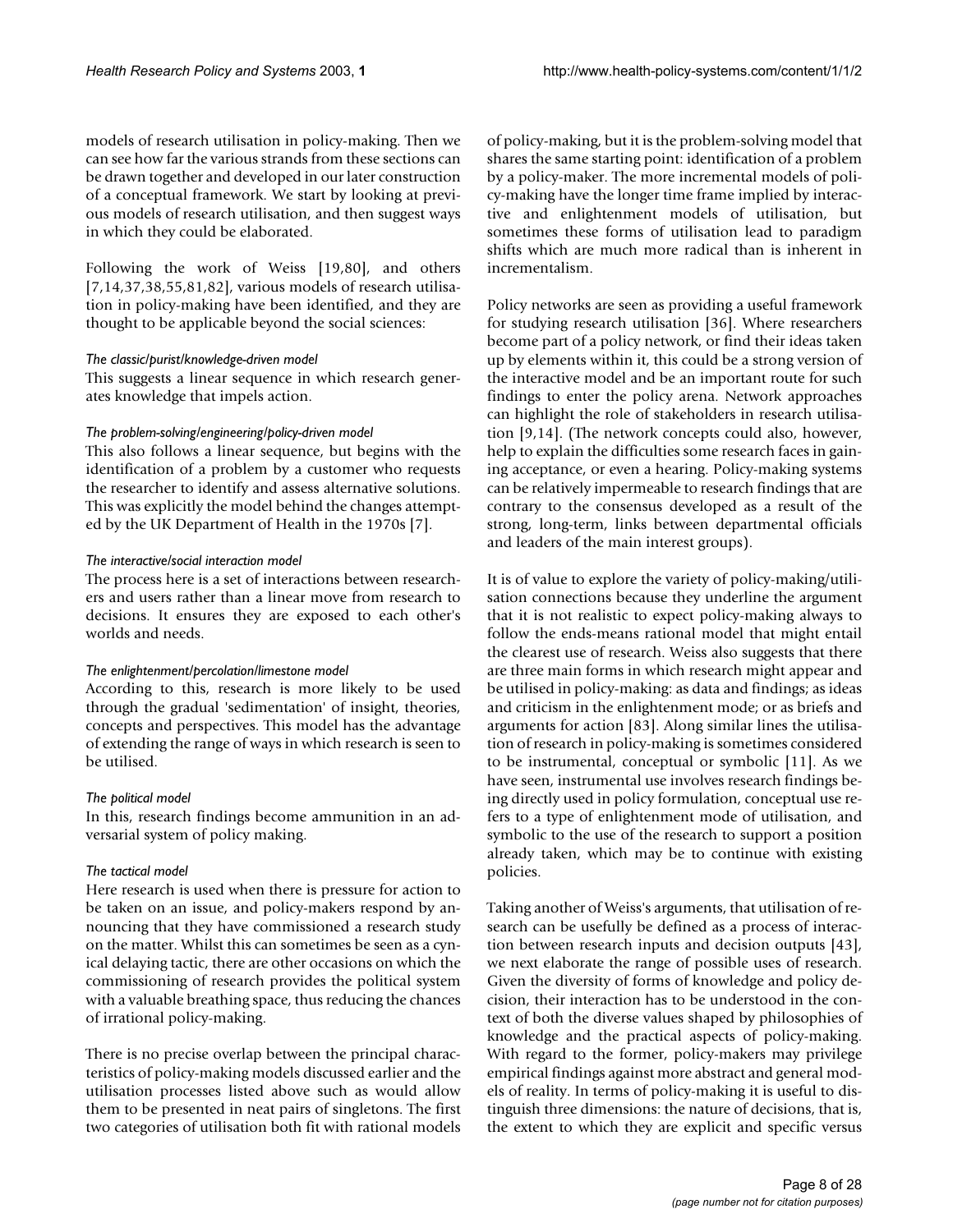

implicit and diffuse; the extent of choice available in a given situation; and the political or technical character of actors participating in decisions. These are shown on Figure 2 and developed below but it is useful to consider the categories as a spectrum.

Sometimes policy-makers make rational and weighted decisions along a well charted course of action, yet more often apply knowledge through largely routine or unconscious processes in response to *ad hoc* situations; here the context is implicit rather than explicit. A situation of choice will exist when several alternatives are perceived as viable, contrasting with a situation where a decision has been taken and the role for research is rather to support this choice. Support in turn covers two types of situation. Specific findings can be used to legitimate decisions when these have been formed, have hardened or when they are being implemented. In relation to the concept of models referred to above, support is more a matter of explicit policies being seen to be made by institutions that are research-based and therefore the policies gaining greater credibility. Political decisions are normally justified in terms of social values and understandings shaped in the political arena, but there can be a role for scientific inputs in the policy formulation. Technical decisions are those that are expected to be justified in terms of scientific or specialised methods.

The combination of diverse forms of scientific inputs and decision outputs shapes the processes of utilisation and creates specific expectations and opportunities. The components of Figure 2 are expounded in more detail as follows:

#### *Conceptual modelling*

Knowledge to inform complex situations is frequently demanded in the form of concepts to model or shape the general nature of the policy problems and possible solutions. Planning health sector reforms or identifying health policy in areas normally outside its purview, such as poverty or economic development, are likely to demand such knowledge, as they provide new disciplinary or social perspectives on a given problem and activate new associations and meanings for policy issues [84]. They can be a first step to other forms of research utilisation.

#### *Data-based policy*

This form of utilisation aims to influence courses of action on the basis of the strength of empirical findings. Scientists may take the lead through a 'knowledge-driven' approach, or policy-makers can demand such knowledge to solve specific problems ('policy-driven' model). In either case scientific rigour, robustness and objectivity would be principles trusted by both researchers and policy-makers.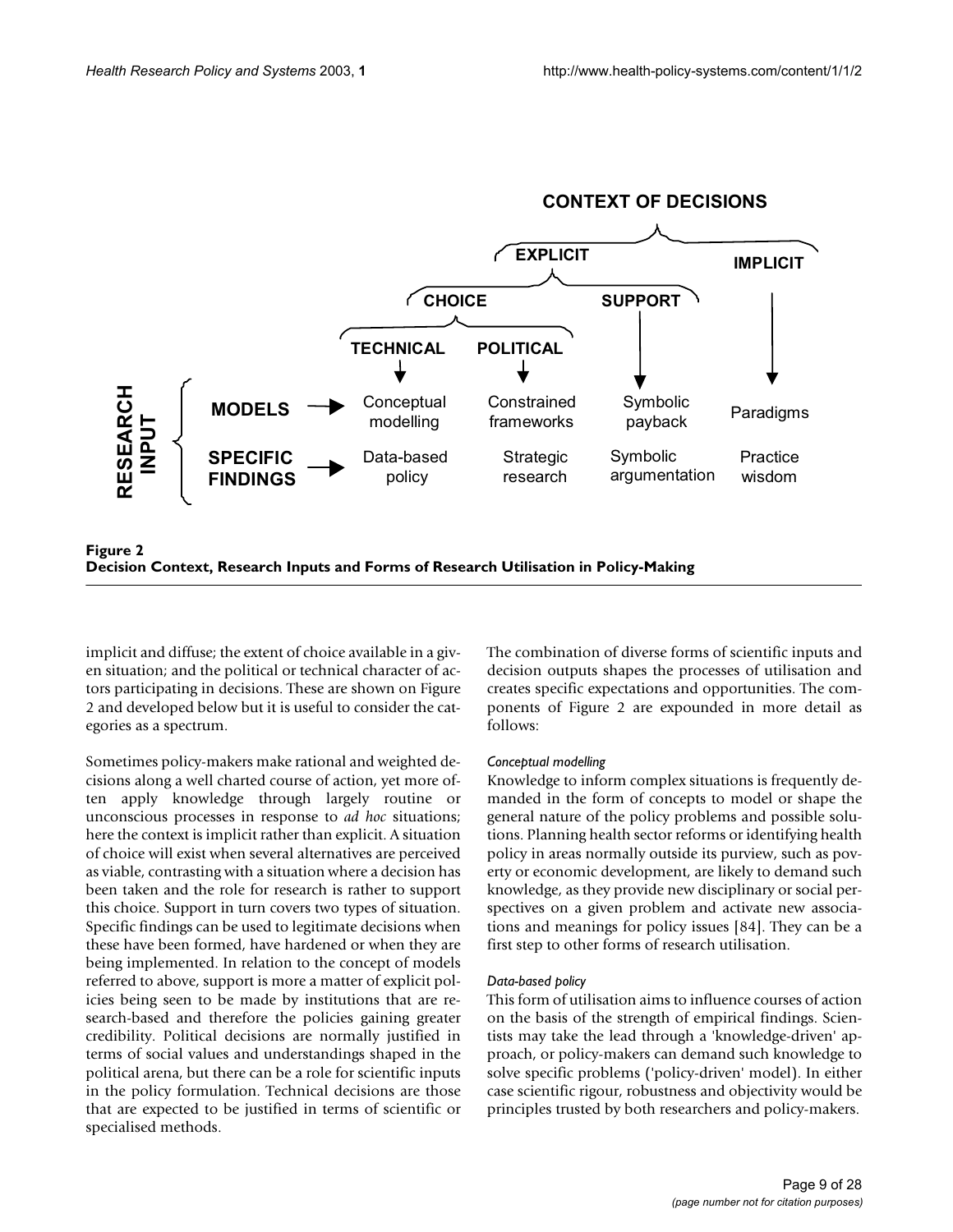#### *Constrained modelling*

Constrained political conditions give rise to utilisation that, from the perspective of researchers, uses only a restricted range of available knowledge. Likewise, policymakers will not commission or will discourage research that, in its broad outlines, poses more political risks than benefits [85].

#### *Strategic research*

Policy is most often formulated in a context where lay (as opposed to technocratic) actors vie for power and resources. The choice of policy may be open, but only through politically controlled windows of opportunity. Under these circumstances the ultimate validity of research will be assessed together with other and often competing evidence. The aim of researchers is usually to influence policy choice or to make explicit the costs of not adopting a recommended course of action [86].

#### *Symbolic payback*

Science has become a potent cultural symbol that permeates modern life and confers privileges on its users. Likewise, there is a political pay-off in supporting research and building research capacity in strategic areas. Research has become 'an essential mode of communication and persuasion in the public arena' [43]. In complex organisations, research could be a common language used to talk across the boundaries of interests and content areas given its capacity to effectively link disparate realities and because of 'the patina of rigor that science confers to discourse'. This might suggest that policies from bodies known to be research-informed might be more likely to be supported.

#### *Symbolic argumentation*

Policy making may be based mainly on reasons of interest, ideology or intellect. Under these circumstances, however, research can still be used as ammunition to support the decisions made and being implemented. Science content is here used as a collection of arguments, rather than as data or evidence to be weighed. Arguments may be fashioned as by-products of formal research publications, particularly by policy analysis units, consulting firms and the media [87].

#### *Paradigms*

Given the large measure of unconscious elements in every-day decision making, accepted ways of interpreting reality and facing problems are the most important influence. An aggregate of normative expectations may amount to an overriding view of what is desirable health policy, such as those advanced in Welfare State thinking. Such policy paradigms may be triggered off or supported by single or grouped assumptions derived from research, which also may achieve paradigmal status. Individual policies are likely to reflect the dominant paradigms of their time.

#### *Policy-Makers' practice wisdom*

How far individual policy-makers will automatically attempt to use research findings on a regular basis will depend on multiple influences, such as training, continuous education, exposure to the media and to the demand of clients.

Although these categories are not water-tight, they help indicate the breadth of types of research utilisation and, therefore, areas on which any assessment methods should focus.

Various elements from this and preceding sections will be particularly useful as we develop our own conceptual framework for analysing and assessing research utilisation in the context of the increasing attention on HRSs. For example, the importance, but also the limitations, of the problem-solving model must be considered when examining the role of research priority setting. Furthermore, in light of the practical limitations on rational models, the importance of interactive perspectives will be highlighted as a way of encouraging policy-makers to be responsive to relevant research. Overall, both these points, and others, suggest that it is appropriate to focus on the actions that could be taken to encourage permeability at the interfaces between policy-makers and researchers. Such actions should help ensure both that researchers are aware of policy-makers' needs, and that the policy-making system is willing and able to absorb relevant research findings.

It is also possible to link some of the ideas in this section to the three phases of policy-making referred to earlier: agenda setting; policy formulation; and policy implementation. For agenda setting the research could impact in one of several ways. Research could demonstrate the existence or extent of a problem, through either specific findings or a process of enlightenment. Alternatively, it could be that, as in the knowledge-driven model, the mere generation of the findings leads to pressure to act upon the new knowledge. The use of research in policy formulation could be in either the instrumental or conceptual/ enlightenment mode. A further possibility is that it could be used as briefs to inform arguments as set out in the political model of research use. The implementation of health policies is widely acknowledged often to be difficult [37,53]. At the implementation stage, research could play some part in demonstrating the best way to implement policy and could inform decisions. It could also be of symbolic use in helping to build support for implementation through assistance with communicating or justifying the policy and being used to generate support for it in terms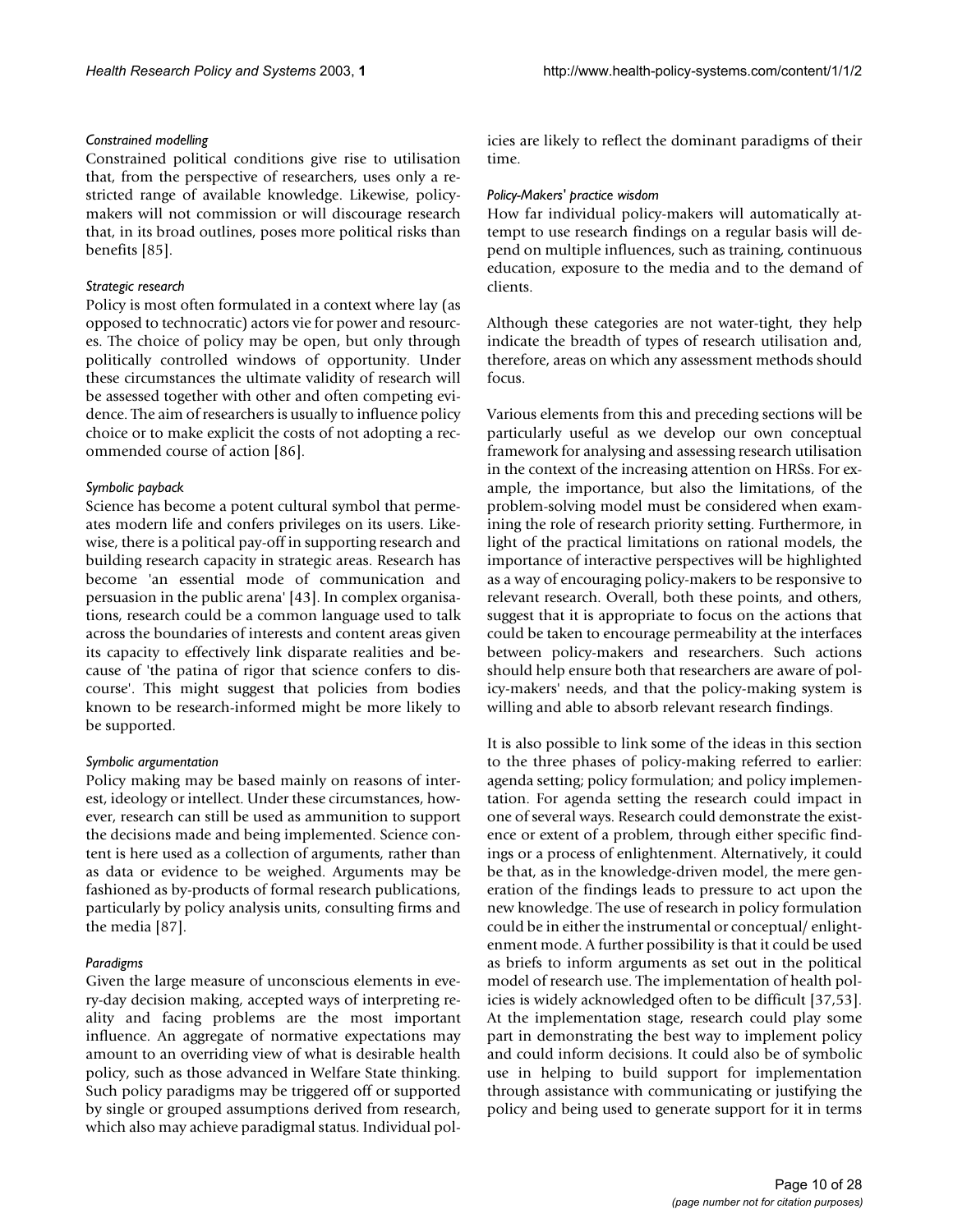of financial resources, political commitment, and public opinion.

Before developing the material into a conceptual framework and methods for assessment of utilisation, it will be useful to review the focus and methods adopted in previous studies of policy-making. This review will provide examples of where wide interpretations of utilisation have been incorporated into studies of the impact of research.

# *Contributions from selected previous studies of health policy-making and knowledge utilisation*

Studies of the nature and impacts of policy-making can each exploit a wide range of analytic methods. The area covered by them is extensive and here we review one study: that of policy change in relation to health financing reforms in South Africa and Zambia [31]. It illustrates several of the approaches that can be applied when analysing policy-making in general, and is included here as a backdrop to the accounts, immediately following this one, specifically on research utilisation in policy-making. The case study in each country was organised according to a conceptual framework consisting of a process of policy change moving from, Gilson *et al* state, 'agenda setting around a reform of focus, to reform design, and then through implementation to the achievement of immediate and longer term changes' [31]. The policy analysis approach of Walt [37,88] was also drawn upon so that the factors influencing each stage of the reform process were categorised and analysed according to four broad factors: context, actors, process and content.

In the two countries data were collected through: documentary analysis; key informant interviews with policymakers and analysts; media analysis; and review of secondary sources. The data analysis techniques included: development of a timeline for each reform; stakeholder analysis; policy mapping techniques; impact analysis through use of secondary data; and a review process. The two case studies incorporated examination of the impact on the policy development made by research analysts, both inside and outside government, and found it to be 'strongly dependent upon the presence of a policy champion' [31].

This section now draws selectively upon a review of a wide range of previous studies specifically about research utilisation in health policy. From this several key themes are discussed:

• focus of the study;

• how far the study was based around a conceptual framework and how far comparisons or conclusions were drawn;

• methods and standardised measures used in assessing impacts and outcomes;

• levels of utilisation and other benefits shown.

#### *Focus of the study*

Studies that start with the research project or programme, and examine the impact that it has had [14,17,75,89,90], have the advantage of a reasonably tightly defined focus. They can be of use for research funders, but often run into the problem that any impact research makes is usually of a contributive nature and it is difficult to identify the impact of one project or programme from that of others with which the findings get mixed [16]. Other studies consider the portfolio of researchers' work over a particular period [91], or the contribution of specific health research centres [29,92–95]. Studies such as these lend themselves to network analysis.

Health policy-makers have been the focus of studies. Some examine the policy-makers' use of research in general [96]. Others can involve health policy-makers, for example in mental health, being shown research papers describing evaluations of programmes and then asked how useful they would find such research [60]. Drummond *et al* asked local policy-makers about their attitude to using economic evaluations in general, and whether they had used specific evaluations [65]. A major way in which impact on policy has been assessed is through studies that start with a policy area, or theme, and then seek to identify how far the policy-making or implementation has been informed by research [11,77,96–102]. Focusing on the policy area has the advantage of facilitating some assessment of how far lack of relevant research is the problem, as opposed to the underutilisation of existing research.

The two broad approaches, starting with research or starting with policy, have elements of overlap. A study of the role of research in the regulation of private health care providers in an Indian state focused on the activities of a key research centre [103]. In some studies of the impact of research on particular health care programmes, interviews with researchers produce examples of how their own research has been utilised [10,104]

Some studies have cases from a range of countries and have been organised by, or involved, international bodies including the Council on Health Research for Development (COHRED) [5], the European Union (EU) [101], and the Cochrane Collaboration [102]. Other studies explicitly take examples from two or more sub-national units [11]. Many studies cover a series of examples from the same country or sub-national unit.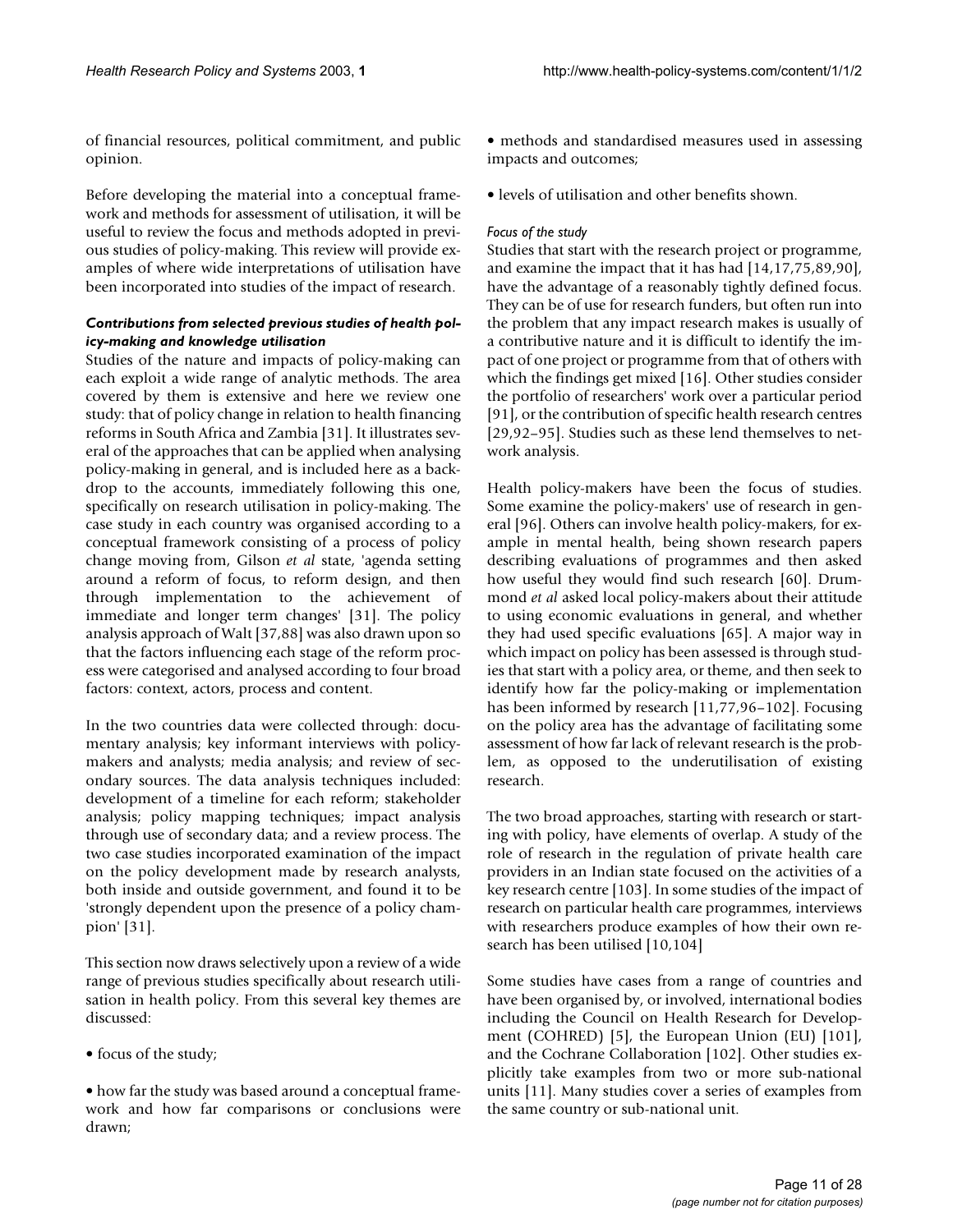#### *Conceptual framework and comparisons*

Some of the most illuminating studies are organised according to a conceptual framework. Thus Landry *et al* [91] attempted to operationalise Knott and Wildavsky's *Ladder of Knowledge Utilisation* which suggests there are six stages of utilisation [105]. These are: transmission, cognition, reference, effort, influence, and application. Generally, studies that adopt a conceptual framework involve a series of cases. Buxton and Hanney [14,17,29,106] organised several series of studies around the conceptual framework described in Figure [1](#page-3-0). Walt's framework for analysing health policy-making [88], described earlier, was used to organise impact studies in Mexico [10]. The EU-funded set of studies in developing and developed countries [101] was based around a conceptual framework, as described by Sauerborn *et al* [9], that concentrates on analysis of the role of the various interests or stakeholders.

A key feature of all these studies is that the conceptual framework facilitates comparable analysis of the results. A considerable amount of this analysis is drawn upon elsewhere in this paper, but one example is given here. Lessons were learnt from the EU-funded studies regarding: factors enhancing or hindering research use; possible indicators to measure research use; and possible strategies to increase such use. However, it has become clear that making generalisations is difficult because of country specific factors such as differing contexts (including the political system and culture), differing stakeholder constellations, and differing availability and quality of research. A conclusion, therefore, is that careful consideration of these factors, rather than recipe-like approaches, will be needed for successful enhancement of the use of research. (A. Gerhardus-personal communication). Similarly, Berridge and Stanton [107], after reviewing various case studies that were not undertaken as part of a set, identify a series of factors considered important in the research/policy relationship. They go on, however, to note that 'they are necessarily historically determined, and culture and context specific, rather than part of a reproducible general formula for action' [107].

There are clear tensions in our analysis between recognition of the genuine limitations in the ability to make generalisations and a desire to learn as much as possible from comparisons. It is useful, therefore, to note the findings from a study that addresses the issue of how far analysis from developed countries might be appropriate elsewhere. Trostle *et al* found there were various issues where, in comparison with developed countries, there could be different emphases in Mexico and 'in other developing country contexts' [10]. Nevertheless, most of the factors that Husén and Kogan [108] had identified as encouraging utilisation of educational research in industrialised nations were, they state, 'also found to be important in

our study. These included decision-makers' willingness to consider research results as input for decision-making, and political stability...and the existence of research networks or commissions which provide a favourable arena for interaction between research and decision-making'  $[10]$ .

#### *Methods and standardised measures used in assessing impacts and outcomes*

The two methods used most frequently, and usually used together, come from the qualitative tradition: documentary analysis and in-depth interviews [10,11,14,63,75,77,97,98,104]. The need for having the flexibility interviewing can provide is well illustrated by studies in which the original interview schedule had to be amended to take account of the different perspectives held by policy-makers of the role of research [79]. Interviewing is useful for understanding many aspects of research utilisation, including tracing networks between researchers and users [90].

Some studies use insider knowledge [94,102] and there has been some adoption of questionnaires to researchers about the utilisation of their work [11,106]. Particularly where the policy-making is at a local level, questionnaires have been used and administered either by phone [68] or by post [65]. In the latter case, Drummond *et al* also attempted to assess the problem of inaccurate responses. They included two fictitious studies in the list sent to policy-makers, and almost 20% claimed to have seen these studies; some of those admitted to having been influenced by them [65]. Bibliometric analysis is sometimes incorporated into broader studies [106] and, in an analysis of the papers that were cited in clinical guidelines, Grant *et al* specifically adopted a bibliometric approach [109]. Historical approaches have also been adopted [99,107] and allow a more contextualised analysis. The methods used are diverse, and only partially depend on the focus and purpose of the studies. The list of studies described here partially overlaps with, but is not identical to, those 24 included in the recent systematic review [22]. The 24 include a greater proportion that use questionnaires administered either by phone or post, but still faceto-face interviews form the majority.

There have been a few recent attempts to scale or score the degree of impact. Four such studies are described below, starting with two where the focus of each case study was a specific piece of research. An assessment of the impact of HTAs in Quebec used a case study approach [75]. Initially seven levels of critical incidents were identified. The impact of each HTA was scored on the basis of documentary analysis, and the information completed and validated through contact with key witnesses. In this way, Jacob and McGregor explain, 'by taking into consideration the level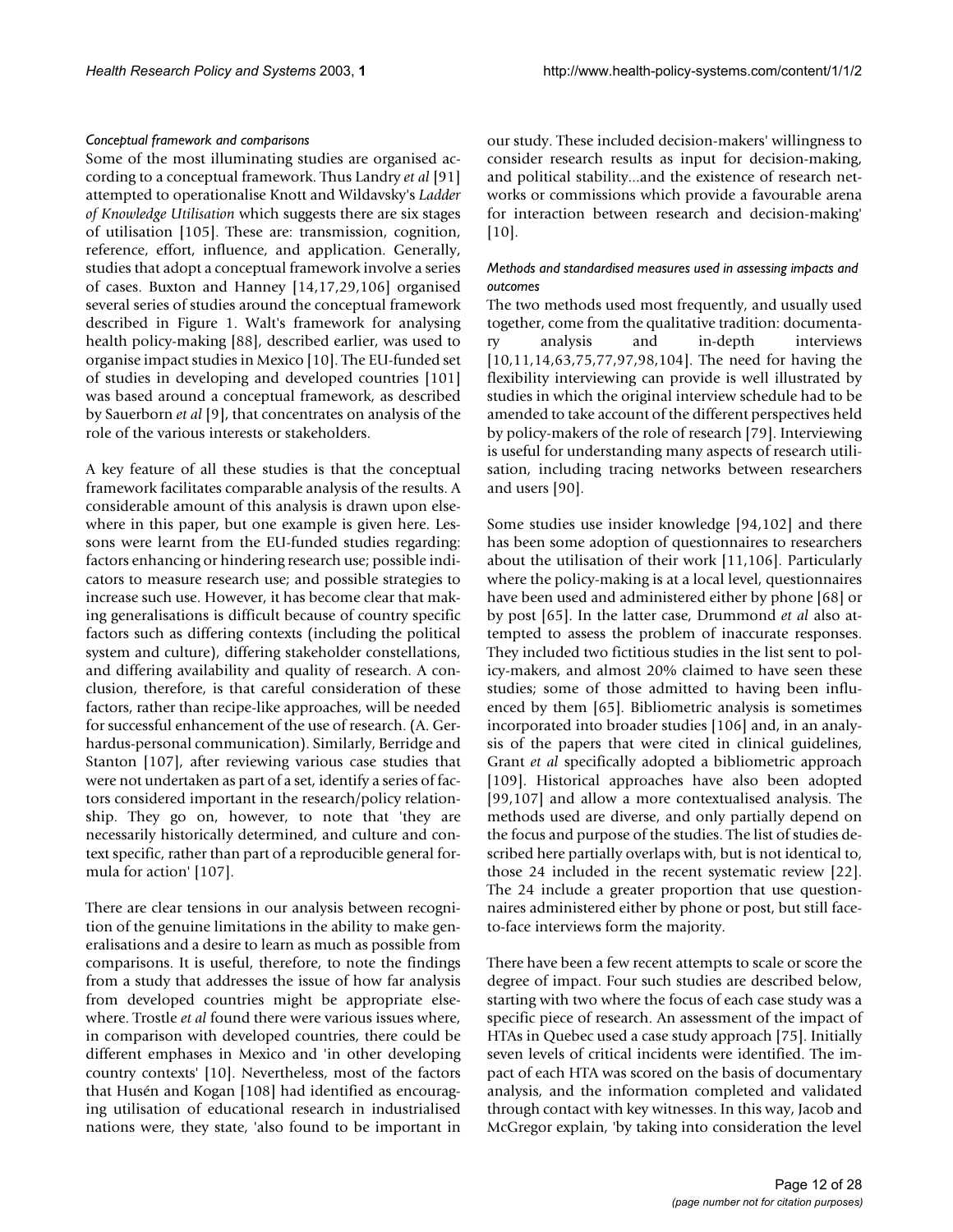and number of critical incidents, an overall estimate of impact on policy was awarded to each HTA. This was reported in a scale extending from 0 (no impact) to +++(major impact). The weight awarded to critical incidents was adjusted according the nature of the decision at issue' [75].

Despite the largely, though not exclusively, qualitative methods used by Buxton and Hanney, in one study they attempted to score the impact made by projects on the basis of material from questionnaires [106]. This was partially validated by re-scoring those projects for which more detailed information became available from case studies. The correlation was quite good at an overall level, though there were differences in both directions at the individual project level. This scoring was entirely a methodological exercise and the results for specific projects were not identified.

Lavis *et al* coded their interview material according to whether the research had been used at agenda setting and/ or policy formulation stages, and whether the research had impacted on all the policy or only partially [11].

The above three examples involved members of the assessment team undertaking the scoring and coding. The EU-funded project described by Gerhardus *et al* developed a model for mapping research to policy flows based on the qualitative case studies. From this model a set of numerical indicators was devised which entailed scoring by both the assessment team and stakeholders [101]. The intention, in what is probably the most methodologically ambitious research utilisation study included in this review, was that the indicators would be used in each of the eight countries to facilitate comparisons between research utilisation before and after interventions aimed at increasing such utilisation. In each country a policy was identified along with the content, conclusions and recommendations of the relevant research. Next, a series of questions was put to the stakeholders and points allocated according to their recall of the content etc. Further points were allocated depending on the references to the research made in speeches, statements, guidelines and similar sources. Finally, the stakeholders were asked to rate on a five-point scale a range of factors, including research, that influenced their decision making [101].

Preliminary results from the study suggest that conceptually the set of indicators has proven to be helpful, but problems with computation of the indicators arose due to the generally small sample of stakeholders interviewed. There were also problems related to the data collection for applying the knowledge-related indicators. This part of the stakeholder interviewing frequently created a possibly stressful, or even embarrassing, exam-like situation and in some cases revealed problems due to the considerable recall period involved when probing about older pieces of research. The body of indicators developed in the project was quite large, and it is considered appropriate to reduce it to a simplified set of core indicators (U. Sunderbrink – personal communication).

# *Level of utilisation and final outcomes*

The examples suggest a greater level of utilisation and final outcomes in terms of health, health equity and social and economic gain than is often assumed, whilst still showing much underutilisation. There is considerable variation, both within and between studies. The study of the role of research in child health policy and programmes in Pakistan [104] found some examples of immediate clear-cut linkage between research and decisions, but in general the view was that research was little utilised. A mixed picture was reported in the Mexican studies: biomedical or clinical research was thought to be 'a critical resource for decision-making in each of the four programmes', but the importance of other types of research varied [10]. Of the eight policies examined in two Canadian provinces, four seemed to have been influenced by research, for example, in terms of agenda setting, research identified the need for increased pneumococcal immunisation in Saskatchewan [11]. Research utilisation is also demonstrated in some of the primarily insider-accounts, including that by Phoolcharoen [94] describing the role of the Health Systems Research Institute in Thailand in enabling research to impact on the reform of the health system.

Considerable utilisation is reported in some of the studies that focus on specific pieces of research. For two of these sets of studies, a wide interpretation of utilisation in policy-making was used [14,17,89,106], and one focused explicitly on evaluative research [89]. In some, but not all, such cases there was purposive selection. The study of the HTAs in Quebec showed over 85% had had an impact on policy [75]. The latter study is also one of the comparatively few to trace through from impact on policy to actual outcomes or benefits. It was suggested there had been cost savings of between \$16 and \$27 million annually. The Buxton and Hanney studies also attempted to trace through to the outcomes although this proved difficult. In one case, the evidence suggested that the research had strongly influenced the policy on heart transplantations. Buxton was able to estimate the increased number of QA-LYs (Quality-Adjusted Life Years) that resulted from the programme being properly funded and organised, as opposed to the counterfactual which might have been a less substantial and piece-meal development of heart transplantation in the UK [110].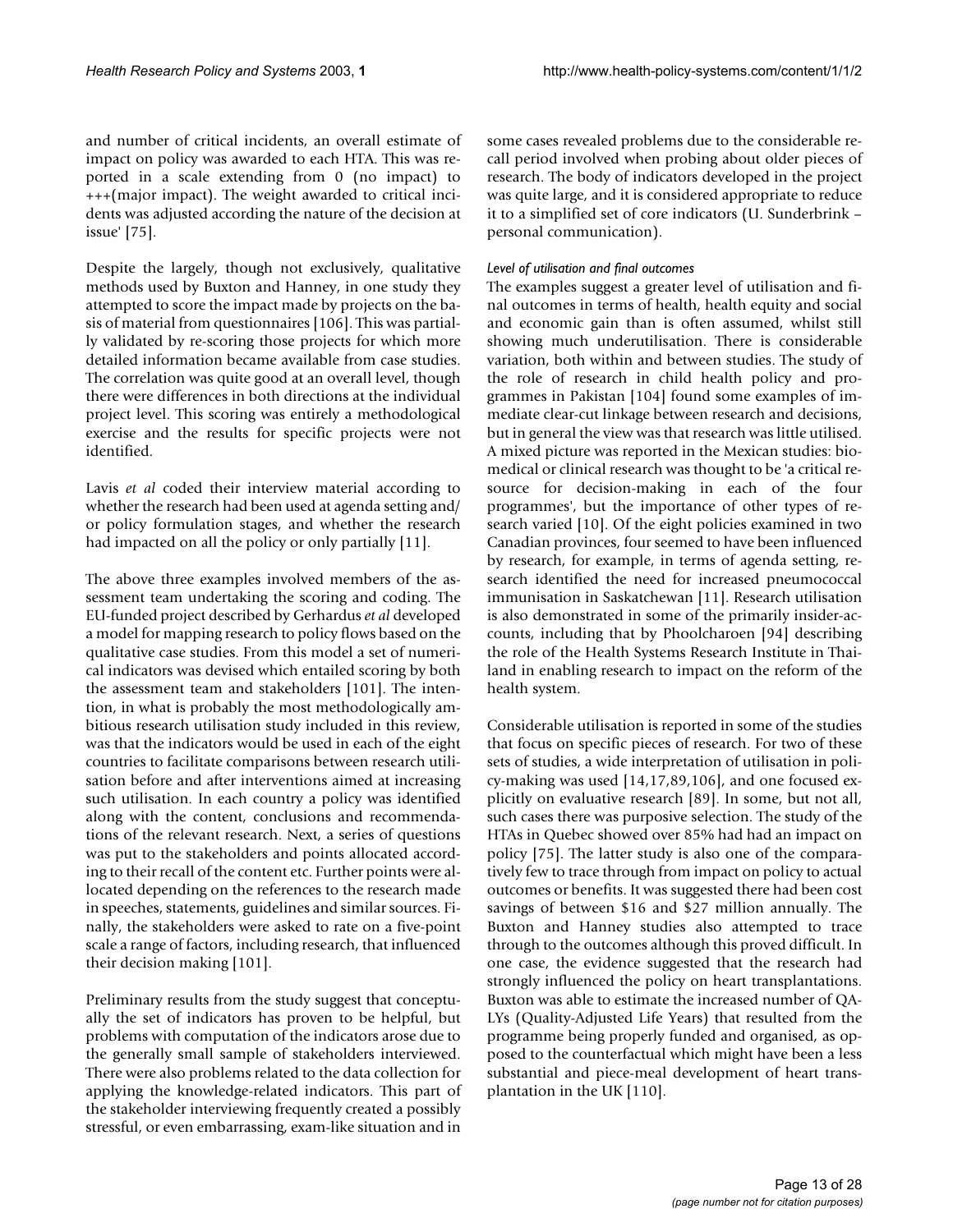While not specifically measuring levels of benefits, some of the studies have clearly shown an improvement in health equity as a result of policy changes: 'research has also played an important role in the expansion of Medicaid to poor pregnant women, young children, the elderly, and disabled' [111]. Other studies have not only demonstrated a major impact on policy but also been able to describe how research led to a paradigm shift [95].

The review of previous studies is now build upon in the following section as we develop our conceptual framework for assessing the level research utilisation in policymaking.

*The interfaces between the health research system and policy-makers: priority setting and research commissioning*

Increasing attention is focusing on the concept of interfaces between researchers and the users of research [6,7,14,29,93,112]. This incorporates the idea that there are likely to be different values and interests between the two communities [113], with their different time-frames [6,7], and that research is less likely to be utilised in a significant way unless networks and mechanisms are established at the interfaces. One version of the interfaces concept is presented in Figure [1](#page-3-0). The 'permeability of the interfaces' [14] becomes important given the potential problems in the transmission of views and findings between researchers and policy-makers. Issues around interfaces need to be considered at various stages including priority setting, commissioning of research and communication of the findings.

The power relationship between publicly funded researchers and policy-makers may be described in terms of an exchange relationship [114]. The policy-maker receives new knowledge, and the testing of existing knowledge, in return for providing resources and public legitimacy. If the exchange becomes imbalanced, a reduction in the value of its outcomes becomes likely. Some of the analysis below attempts to identify both ways of enhancing the exchange, and the items upon which any assessment of utilisation should focus.

As shown in Figure [1,](#page-3-0) however, the picture is broader than this because many of the research findings flow into the pool of knowledge. Furthermore, some research that is potentially of use to policy-makers will not have been funded by them. This includes research from the international stock, which highlights the role of research as a global public good [3]. If a national system is to draw on this to maximum benefit, various interface mechanisms might be needed. This section, however, describes a mechanism specifically related to user-driven research, and the next section covers the broader interfaces.

It is not necessary here to describe all the expert approaches to research priority setting – see *The 10/90 Report on Health Research, 2001–2002* [4] for a recent review. Given all the current activities, however, it is important to consider problems identified in previous attempts to enhance utilisation through priority setting [7]. Resistance to priority setting comes from those who adopt the 'internalist' view of research. They share Polanyi's opinion that the best science comes from the freedom of the researcher to pursue the priorities that emerge from the scientific imperatives [115]. Most now accept the contention, as voiced by Kogan and Henkel, that if health research is 'internalist and freely sponsored, the problem for government will be that of securing adequate brokerage with it...because it has not taken part in the setting of problems'  $|7|$ .

In addition to the technical questions to do with how best to identify the most important priorities in terms of health needs, the utilisation aspects of the debate perhaps revolve around two key questions:

• are priorities being set that will produce research that policy-makers and others will want to use?

• are priorities being set that will engage the interests and commitment of the research community?

# *Research that Policy-makers will be more likely to use*

Policy-makers have not always found it easy to identify their needs or to aggregate the demands from various sources [7]. Again, the limitations on the ends-means model of rationality must be recognised and it should not be assumed that sophisticated priority setting mechanisms will automatically produce research regarded as relevant by policy-makers. This is why it is so important that the methods described do incorporate stakeholder involvement and an iterative approach [4], and that, particularly when overseas agencies/researchers are involved, efforts are made to link the research to the priorities of the national policy-makers [21]. This should boost local ownership of the research. From the perspective of the policymaker it is important that the research not only seems relevant, but also timely. Involvement in such priority setting is itself sometimes seen as a way of informing policy [7]. Any assessment of utilisation should include identification of policy-makers' attitudes towards the priorities set.

The ability of policy-makers to set priorities, and the likelihood of them using the eventual research findings, will probably be increased if they are able to develop longterm links with researchers. This is especially the case for researchers in centres where they can build up their own shared reservoir of knowledge on the key issues and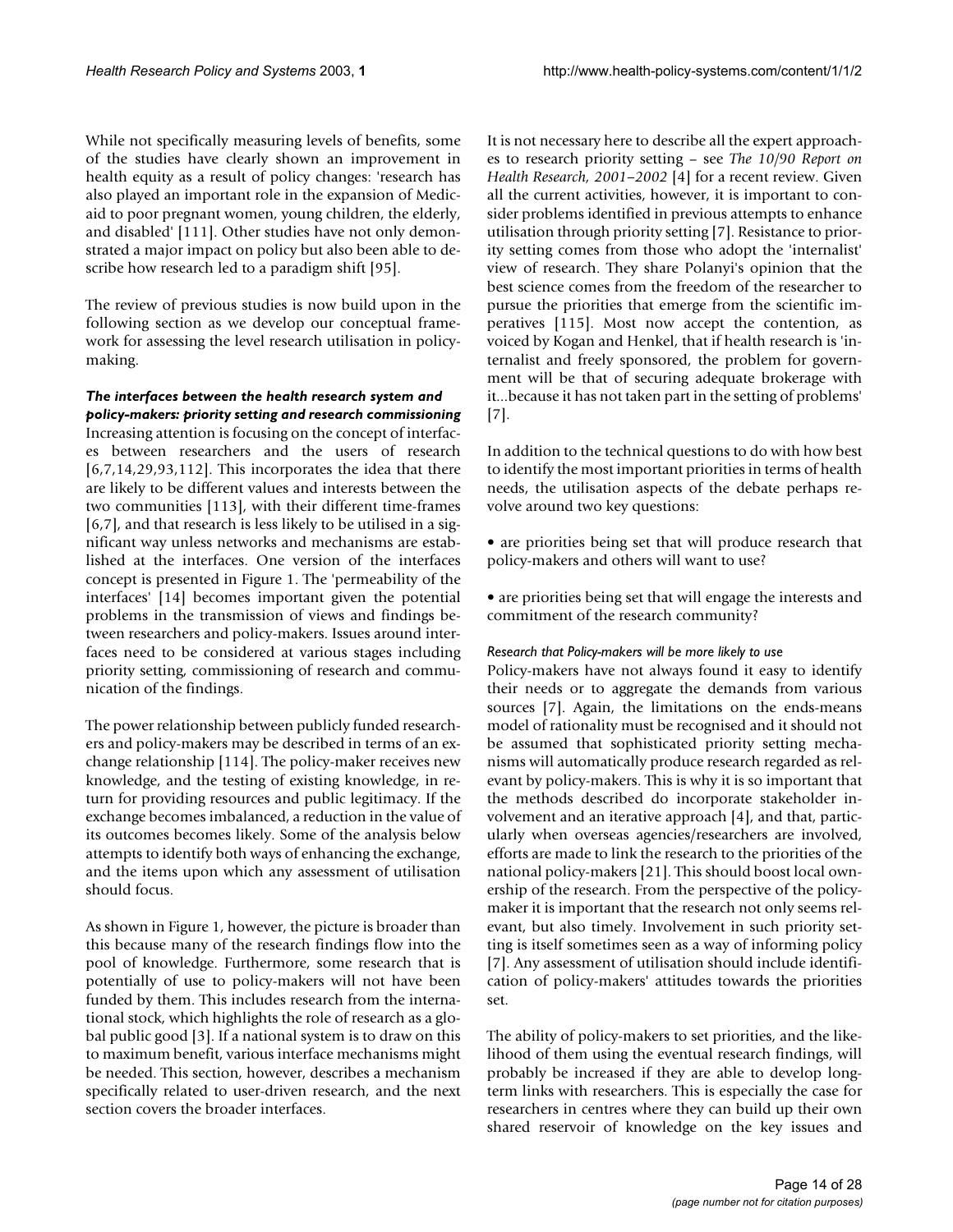discuss this with policy-makers [14,29,103]. In these circumstances, researchers help develop the policy-makers' views about what are the important issues that should be addressed by research. Crucially, this allows researchers to play an interactive role in shaping policy-makers perceived needs.

#### *Priorities to engage the commitment of researchers*

There is a danger that the more the agenda is set unilaterally by non-researchers, the less the research community will be committed to working on it. At the commissioning interface between priority setting and the funding of specific pieces of research, there is some scope for subtle defection from the agreed priorities [116]. It is possible that the move towards *Mode 2* research [58] means that an increasing number of researchers are moving away from belief in the superiority of the internalist *Mode 1* approach. Where the policy-makers are working with the researchers as suggested by Trist [57] and Gibbons *et al* [58] this could result in research that has more chance of being utilised, but much of Gibbons *et al's* analysis is not related to formal priority setting exercises. Iterative research commissioning processes [34,117] and priority setting [4] might be ways of addressing both problems identified in this section.

Finally, despite the importance of priority setting, there is no monopoly of wisdom and those who wield the enormous power of government do well to foster their own critics and counter-analysis [7]. Independent research can provide critical commentaries and alternative perspectives that are important for healthy policy-making in the long term.

# *The interfaces between the health research system and policy-makers: transfer of research to policy-makers*

Much previous work stresses the importance of interactions between policy-makers and researchers in increasing the likelihood of attention being given to the knowledge produced. This continues the above discussion and fits especially well with Weiss's interactive model [19], and with the view that policy-makers are unlikely to take much notice of research if the first they know about it is when it arrives on their desk [89]. It is claimed that previous interaction increases the possibilities of the findings moving up the *Ladder of Research Utilisation* [105], and that the building of bridges between researchers and policy-makers is important and could be achieved by 'decision-linked research' [6,118].

The studies described earlier provide many examples to support this analysis, including discussion of 'linkage strategies' [104], and 'interactions' [11]. A cholera researcher is quoted in the Mexican study as saying: ' "if there isn't a good relationship between a researcher and a

decision-maker...it is difficult for research results to be taken into account" ' [10]. Buxton's insider account of his own work evaluating the emerging UK heart transplantation programme illustrates the benefits that can come from close liaison with the potential users [110,119]. As a result of frequent liaison the Department of Health knew the likely results of the final report. Then, on the day it was received, a major decision was made to fund a full heart transplantation programme in the UK, the benefits of which were described earlier. This demonstrates that although building interactive relationships is often a longterm endeavour, it can result in rapid policy-making.

Some of the studies provide examples of how good interaction was achieved through informal communications as a result of deliberate actions by researchers or even through chance relationships [10]. Researchers themselves sometimes provide policy briefing for policy-makers, which is seen as a useful but underdeveloped approach [53]. The existence of researchers, or research responsive members, in policy networks can also be important. These can be international [120]. These types of observations are broadly supported by some of the three most commonly mentioned facilitators of the use of research in the 24 studies included in the systematic review. The three are: personal contact between researchers and policy-makers (13/24); the timeliness and relevance of research (13/24); and the inclusion of a summary with clear recommendations (11/24) [22].

The various actions of individuals can be important, but it is desirable to consider the role of the HRS in encouraging or facilitating interactions, networks and mechanisms at a system-wide level. Priority setting approaches are one such mechanism. The development of long-term research centres focusing on particular topics [10,14,29] is one of the potentially strongest ways a HRS can take action to increase the possibilities of research being used to inform policy. Here the concept, noted above, of 'epistemic communities' [48] is useful and has explicitly been applied to assessments of the benefits from health research centres [29]. Furthermore, accounts from various countries or provinces describe the importance being attached to the creation of an institute for health research. Examples include: Mexico [6]; Thailand [94]; Canada [121] and Manitoba, Canada [93]. The desirability of such institutes engaging with stakeholders is being addressed by the Alliance for Health Policy and Systems Research [122]. Once established, such links can build on mutual respect and help develop an understanding of the differing perspectives.

HRSs could also ensure long-standing committees or fora are formally established to allow scientists and policymakers to discuss issues. These could operate at both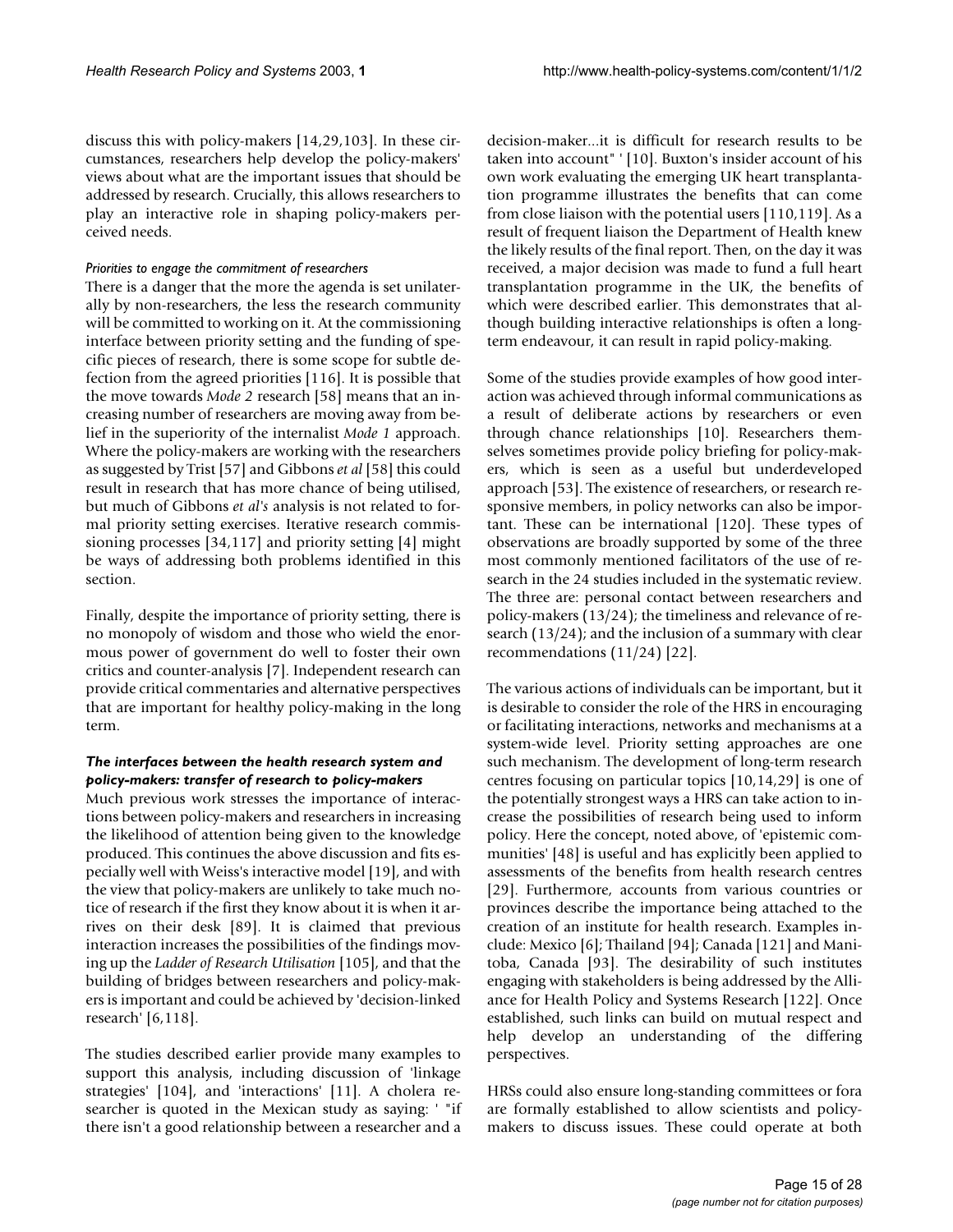interfaces – feeding into the priority setting, and ensuring key policy-makers are aware of relevant research. Such approaches have been used in various countries including the UK [7] and Burkina Faso [9]. Other brokerage mechanisms that could also be provided by the HRS include arranging seminars for policy-makers, and funding individuals to act as research brokers [7,80,123], or translators [12,82]. Such individuals, who may be in key knowledge management roles within the HRS, take the findings from researchers and bring them to the attention of policy-makers and others. It is useful to think of diffusion of the findings at several levels. In addition to directing findings at policy-makers within the health system, efforts at wider diffusion might also help build support for adoption of the findings.

Whatever the direction of the dissemination, however, mechanisms are needed that review and synthesise research and attempt to identify the research that should be promoted from that that should not. HRSs have a clear responsibility in this area in terms of funding such reviews and their dissemination; the latter through a range of mechanisms including the internet. It can go further than this, however, and the attempt to provide some structure, or 'knowledge warehouse' [29], to the pool or stock of knowledge should be seen as a key knowledge management function of the HRS. The international Cochrane Collaboration plays an important part in this, and was inspired by the UK Cochrane Centre that was a mechanism funded as part of the information system of the UK's HRS [124,125]. The need to use and develop databases of evidence, and reviews of research, has been explored in relation to preparing evidence to inform policies on the reduction of health inequalities [126].

Many, but not necessarily all, of the mechanisms for transmission of the relevant national and international research are the responsibility of the HRS to provide. Some of the above considerations are important in the interface between national health systems and international research and international bodies promoting health. In drawing conclusions from the COHRED studies, Chunharas comments: 'National research co-ordinating bodies, such as the ENHR mechanisms promoted by COHRED, can also play a mediating role to better foster research to policy linkages. International agencies too have an important contribution to make as intermediaries in linking knowledge and action' [110]. The integration of research into the health care programmes of international organisations can be an effective mechanism for research-informed policies to be brought about [21].

# *The role of policy-makers as receptors of research*

There is increased recognition of the significance of policy-makers in their role as recipients, or receptors, of research [7,9,11,104,112,127,128]. Despite the low response rate to their questionnaires, the findings from Landry *et al*'s study illustrate this point. They claim: 'factors such as dissemination and linkage mechanisms that are generally considered to be powerful explanatory factors and to be the most efficient targets for policy interventions are less important than factors such as the receptive capacity of users when one climbs from the stage of transmission to the higher stages in the ladder of knowledge utilisation. Future research must recognize that the same factors do not explain success at all stages of knowledge utilisation' [91].

Beyer and Trice [129] also set out a series of steps policymakers go through when using research and this has been applied to health research [11,62]. Epistemological, social and institutional issues are all relevant to the role of the research receptor [7,128]. The types of research relevant to policy-making vary greatly. The key questions could be seen as a spectrum:

• is there research available that is either relevant to policy issues, or could help bring new issues onto the agenda?

• is such research being effectively brought to the attention of policy-makers in diverse positions within the health system?

• is the policy-making system capable of absorbing the research findings?

• are there situations where the policy-makers are willing, and able, to use it?

The HRS can assist here in the various ways described, but the wider policy system has a responsibility to create the right institutional mechanisms and staff capacity. Broadly, the responsibility of the HRS is greatest in the first part of this spectrum. It is recognised that it is much more difficult to make recommendations about how to increase the use of research in the development and implementation of policy, than it is to suggest how to improve communications [10]. There is, however, no neat division of responsibility. The main thrust of our analysis is that the issues need to be addressed on a system-wide basis, and that there is a series of measures the HRS can take to maximise the possibilities of research utilisation. These include encouraging policy-makers to see the benefits in general, and in specific situations, of using research to help build a policy environment which will result in improvements in the health system.

Institutional arrangements do matter [6,7]. A policy machine must face the problems involved in using research, some of which it will not have commissioned itself. It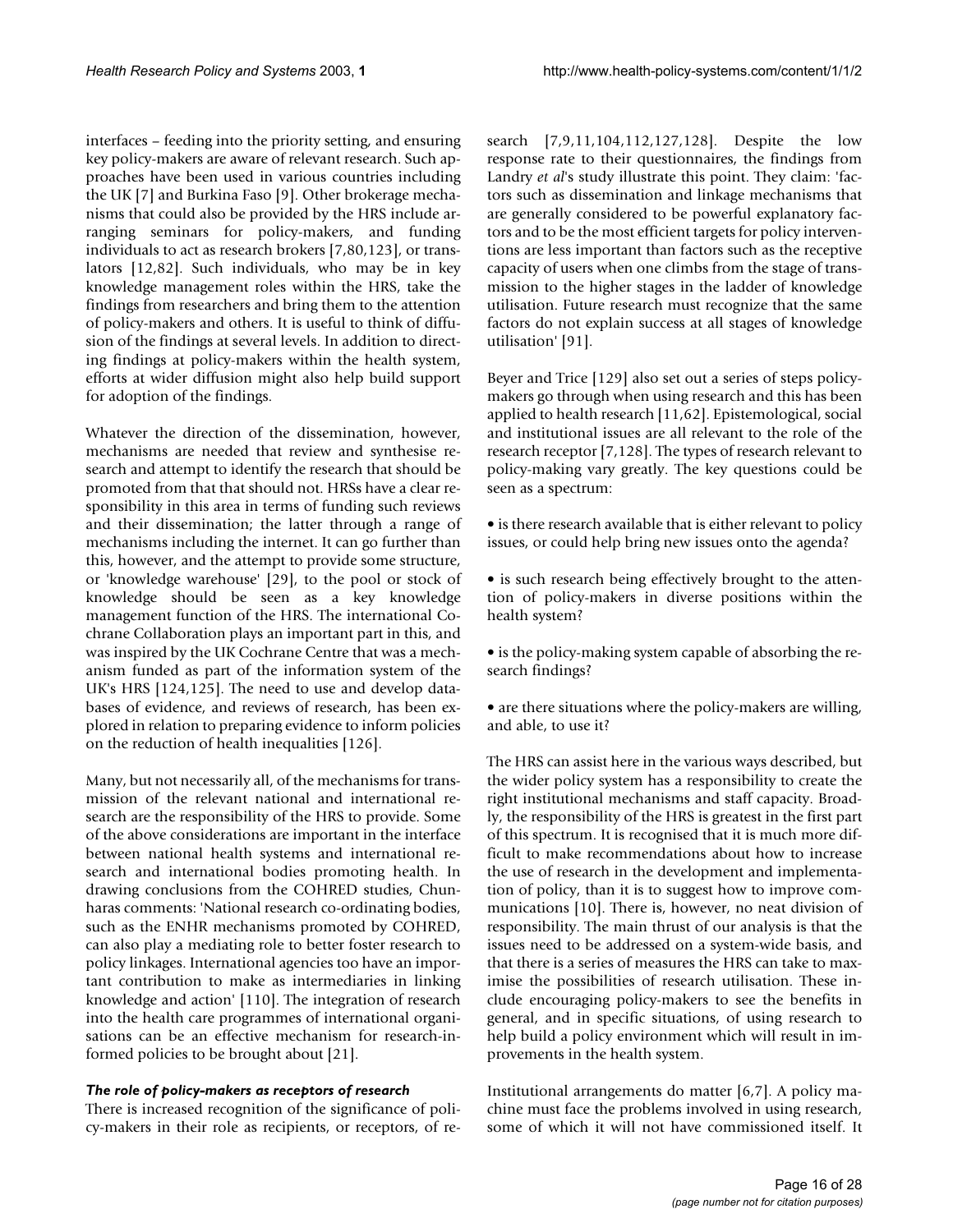needs a capacity to decode the results of research or to discern a policy problem that might yield to disciplined enquiry. To some extent these needs might be met by the use of scientific or policy advisers from outside the policymaking body, but they may not have full access to the generative stage of policy development. Hence the need for internal brokerage. These might be officials with either a scientific or a professional or a policy-making background. The evidence is that, whatever their provenance, they may be able to assume the skills and value-set of boundary-crossers and research enablers [7]. Some have become famous for their ability to empathise with the needs, problems and potentials of researchers whilst enabling policy-makers to secure otherwise inaccessible skills and knowledge [130].

The response of policy-makers to research varies not just with the type of issues and research being dealt with, but also with the differing attitudes they adopt towards the whole policy-making process [113]. As individuals, some policy-makers are much more receptive to research than others. The issues are wider than individual preferences, however, and also depend on: how far the research accords with the political and social *zeitgeist* of the time [128]; the national political and administrative culture [10]; and the institutional arrangements for policy-making. The historical study from Uruguay demonstrates the detrimental effect military dictatorship can have on research utilisation [99]. By contrast, the study from South Africa illustrates how, despite the problems, the new political environment can help foster the better use of research in the policies related to some programmes [98]. There will be clear opportunities for research findings to have greater impact when they are in tune with the wider developments of the time, but there are also dangers that such research could sometimes be accepted and acted upon without sufficient analysis to test its validity.

There are variations in patterns of bureaucratic recruitment and other characteristics that can influence research utilisation. In the countries where the research and policy connections are strongest, the relationship has been enhanced by the fact that some of the senior administrators have had research experience or interests as part of their prior education [131,128]. This should make mutual institutionalisation of the relationship easier to secure. The willingness of officials to undertake policy analysis is seen as important [7]. In some systems specific policy analysis units [132], or think tanks of researchers [9], are established in health policy-making bodies. An important determinant of their success will be their position within the policy-making organisation.

Too often, however, officials in policy-making bodies are resistant to research because they display strong distrust of information generated outside the organisation or system [133]. Furthermore, the career patterns of policy-makers are often not compatible with strong research utilisation if the latter depends on developing long term relations to boost receptivity. Given the length of many research projects, the original sponsor of research is often not in place when the findings are reported. Patton, the arch proponent of making evaluations more likely to be used through being utilisation-focused, notes that the major problem with his approach is the frequent turn-over of the primary intended users [134]. Various studies support a greater emphasis on training of policy-makers, at least those in bureaucratic positions [9,10]. If such training fosters a more positive attitude towards the use of research findings, where relevant, in the policy-making system as a whole, this could mitigate some of the problems.

There will be situations, particularly where the policies are likely to be made at local level, where there is much less likelihood that the researchers will have the opportunity to develop an interactive relationship with potential policy-makers. Several consequences flow from this. As noted previously, the characteristics of specific pieces of research can become important determinants of its uptake. There is an onus on the HRS to ensure it identifies and publicises those characteristics of research that are likely to increase its appeal to policy-makers. It should encourage such research to be undertaken.

In some countries there are specific mechanisms that lead to the incorporation into policy instruments of research such as Health Technology Assessments (HTAs) and clinical trials. This is one of the reasons noted previously for the greater likelihood of HTAs making an impact. A collaborative working group examining these issues in Europe concluded that, whilst they were able to identify occasional examples of systematic integration of HTA in decision-making structures, there was no direct link between the amount of money spent on HTA and its impact on the decision-making process [67]. Indeed, they suggest that small programmes can be involved in the core of the policy-making structure whilst larger HTA programmes have difficulty in demonstrating impact.

It seems clear that HTAs have had most impact in those situations where there are specific mechanisms in place that require research evidence to support well-defined policy decisions on provision, coverage or reimbursement (and these impact on practice where there are further mechanisms to ensure local adherence to national policy). The European countries where there is some evidence of such integration include: Germany, Spain, Switzerland, Sweden and, despite our earlier example, the Netherlands [67]. Conversely, HTA has had much less impact where these specific mechanisms are not in place and policy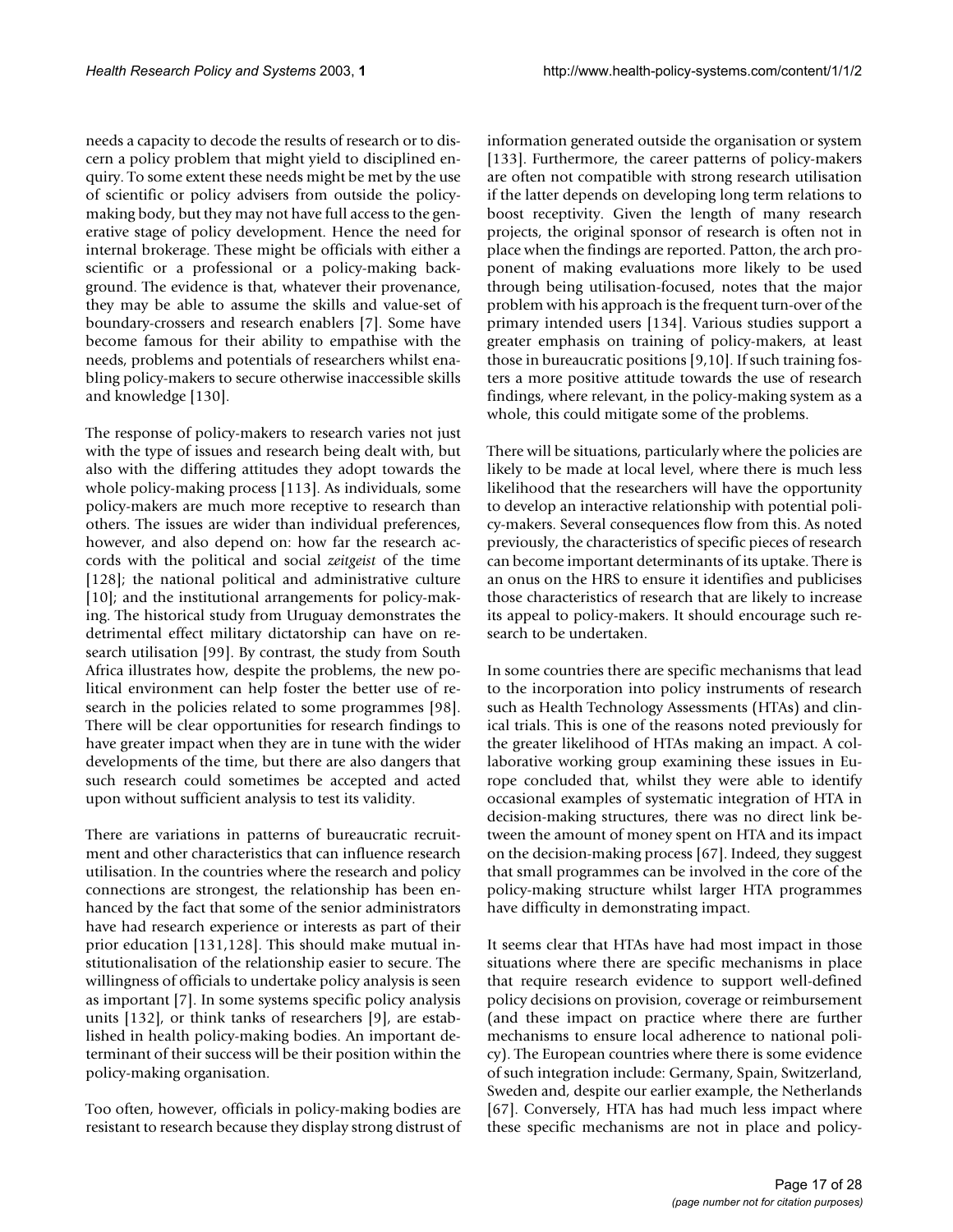makers are exposed to HTA only in a diffuse or indirect manner.

Governments that set up what could be considered rational policy-making arrangements in which primacy is given to the role of research evidence might find the results face considerable criticisms in the media. Even with a population fully engaged in the cost effectiveness/rationing debate, there would still be scope for disappointed interests to campaign against decisions. This illustrates the desirability of an integrated approach to utilisation and an awareness of all the pressures on policy-makers.

In the context of the above discussions more attention should be given to the role of incentives, both for researchers to produce utilisable research [6] and for policymakers, at the system or individual level, to pay attention to it. In an exercise of empirically based modelling, Bardach [56] assumed classical economic rationality on the part of individual policy-makers. He showed how research reaches those for whom its utility exceeds the disutility of obtaining it and noted that co-operative relationships grow up with research consumers when producers try to reduce the cost to them of obtaining information.

Engaging in 'useful' research produces some clear benefits for researchers. It may be a source of satisfaction that one's work is being taken notice of and contributing to the formation of policy or the improvement of practice. At present, however, it is widely thought that the traditional academic criteria still dominate the crucial assessments of research performance upon which career advancement and peer recognition depend [7,29,98,135,136]. The assessment of utilisation, therefore, could become a key issue if rewards are to focus on relevance as well as research excellence [6,137].

#### *The interfaces and receptor model*

Any assessment of the utilisation of health research in policy-making has to integrate two factors: an awareness of the wider influences on policy-makers and a detailed analysis of the specific ways the HRS could contribute to improving the health system through providing the research to inform policies. An appropriate model for assessing research utilisation in policy-making is also likely to be one that combines both an emphasis on the importance of actions at the interfaces and an analysis of the role of receptors. As we have seen there are many models already in existence. We are proposing an interfaces and receptor model because it allows a range of key issues to be integrated into the analysis. These include:

#### *A focus on the need for multi-layered analysis*

Multi-directional interactions with practitioners and the public are important for policy-makes and augment the crucial interface, for research utilisation in policy-making, between the HRS and the policy system. As noted above, this interface itself has various dimensions including: priority setting; research commissioning; and the transfer of research findings to policy-makers.

# *An appreciation that both researchers and policy-makers have their own values and interests*

Therefore, for example, priority setting has to be sophisticated to maximise the likelihood that the research community will be engaged on a research agenda producing knowledge that the policy-makers will use. Similarly, just because research centres undertake large scale dissemination does not necessarily guarantee their research will be utilised [11]. Hence the importance of analysis that goes beyond examining dissemination and considers the nature of productive interactions and the characteristics of research to which receptors are responsive.

#### *An emphasis on the role of the receptor*

This is necessary because ultimately it is up to policy-makers to make the decisions; this can be a convoluted process with many stages at which research could potentially have a role. Again as described above, there are various features of the organisation and training within the receptor (or policy-making) body that can enhance the utilisation of research. Even though responsibility lies with the receptors, the HRS should take every action possible to facilitate the use of the research. These are important considerations for any assessment of the success of the HRS in relation to utilisation. First, because they highlight the wider political context which is beyond the control of the HRS. Second, because they still leave room for assessments of the activities of the HRS, within its given context, to increase the permeability at the interfaces [14] and thus promote the uptake of the research findings by the receptors.

# *An approach that facilitates analysis of the key paradox highlighted by the systematic review*

Innvær *et al* concluded that, 'two-way personal communication, the most common suggestion, may improve the appropriate use of research evidence, but it might also promote selective (inappropriate) use of research evidence' [22]. This potential problem can be addressed in several ways through the interfaces and receptor model. First, links between researchers and policy-makers should ideally develop on a long-term basis so that together at the priority setting interface they produce a research agenda that reflects some synthesis between the needs of policymakers and the perspectives of independent research analysis. Second, the interfaces and receptor model emphasises the importance of the role of organisational and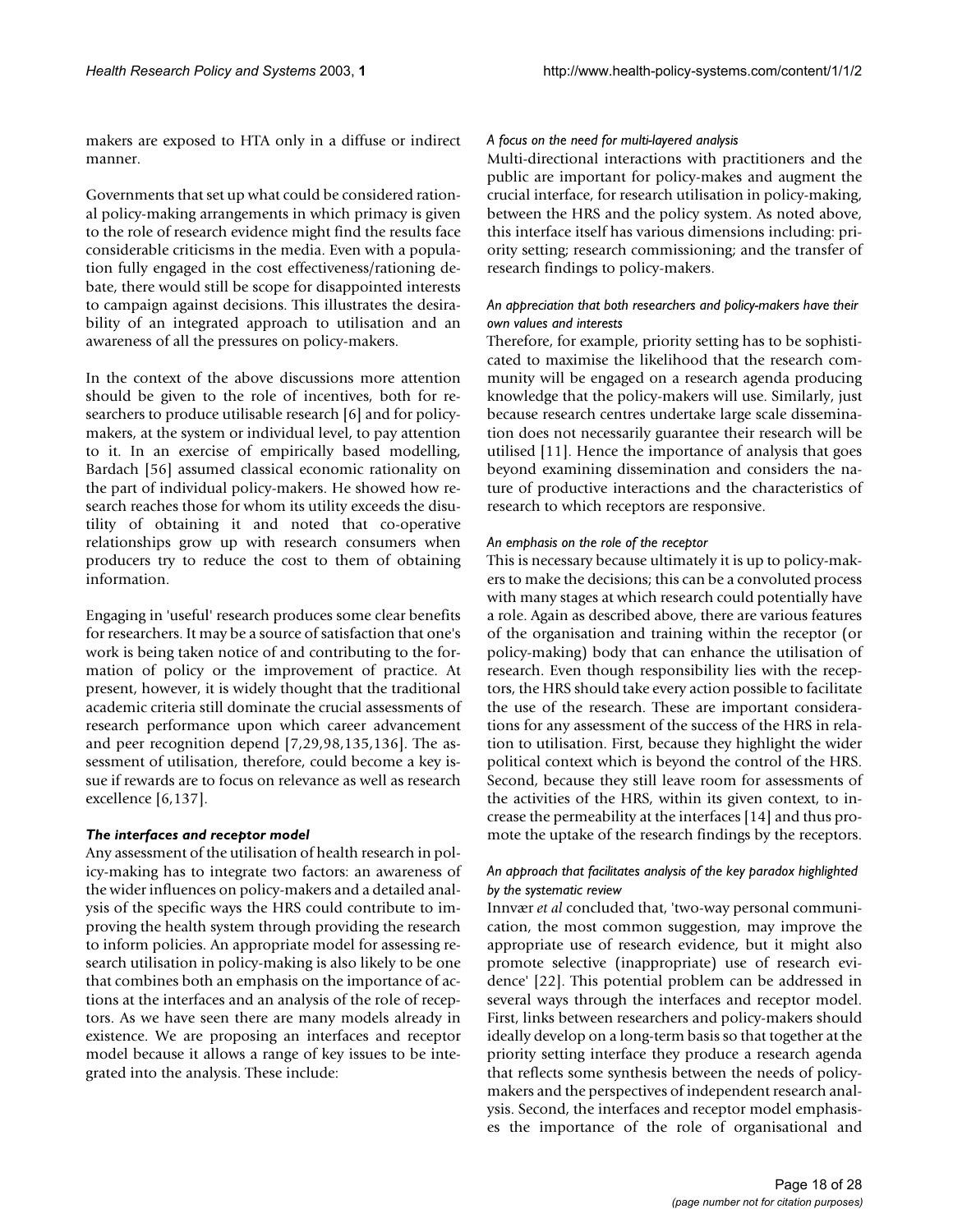training issues such as the need for capacity to undertake systematic reviews and policy analysis within any system. While such capacity is seen as a way of enhancing the ability of the receptors to absorb research, it should also allow proper analysis of all evidence to be undertaken.

There could, therefore, be value in having assessments of utilisation that integrate the modelling of research utilisation with the epistemological, social and institutional analysis [7] inherent in concepts such as interfaces and receptor functions. This might contribute to future research policies and strategies in such a way as to promote greater utilisation.

# *Purposes of assessing the utilisation of research in health policy-making*

Before showing how all the previous analysis could be built upon in the generation of appropriate tools for the assessment of the nature and extent of knowledge utilisation in health policy-making, it is desirable to consider the purposes of such assessments. The purpose of the assessment is likely to differ depending on the level at which it is conducted.

Buxton and Hanney [14,15] identified three main reasons for undertaking their case study, and more general, assessments of the benefits from research:

- justifying spending resources on health research;
- assisting with the prioritisation of future expenditure;
- indicating ways to improve the conduct and management of research so as to increase the likelihood or magnitude of subsequent beneficial consequences.

These considerations are particularly relevant when the assessment is related to the justification of, and accountability for, funding at a national level, even if the case studies are conducted at project or research unit level. For a body such as the WHO, there could well be an important role in conducting such assessments with the aim of providing evidence of the possibility of the effective use of research resources. This could support advocacy for greater resources to be made available for health research. Such advocacy has recently been powerfully made as part of the report from WHO's Commission on Macroeconmics and Health [138]. This report is seen as convincing [139], and thus perhaps is helping to generate a more promising climate in which research utilisation could be assessed. Cross-national studies of research utilisation around common themes might be the best way to conduct assessments that could illustrate effective ways in which health research can be used. Understanding could be gained from the comparisons between and within countries. The potential link with advocacy would be strengthened if the policies on which the studies were based were specifically in those areas where the Commission is calling for increased research funding. These areas include: reproductive health, maternal and child health, tropical diseases, and health systems research.

We noted previously the increasing WHO focus on the importance of research informing key policy areas [3,21]; this perspective is shared by WHO regions, for example, in relation to policies for improving health equity [140]. In this context it is important to recognise the claim, made in section 8, that assessment can influence the activities given priority by researchers. This is likely to be particularly relevant when the focus of the evaluation is the performance of specific research units, teams, or even individuals, especially when funding is at stake. Given this, it is argued that moves towards giving more importance to the assessment of utilisation of health research should help encourage researchers to devote effort to activities likely to stimulate impact, and reward those who are already doing so [7,29,136]. The greater the significance of the assessment, however, the more dispute there will be over the methods to use.

In particular, the role of numerical indicators needs to be considered in relation to the purposes of the assessment. It is argued that if the indicators used in performance evaluation lack 'decision relevance' they are ignored [141]. The introduction of performance indicators into a process such as research may, however, have a dysfunctional impact unless great care is taken to establish the purposes and likely consequences of assessments [13,18]. For example, an assessment system that resulted in more dissemination in general, as opposed to more targeted dissemination of relevant knowledge, would be repeating the dangers of increasing the overload on policy-makers [105]. Where indicators are involved, they can be used as either 'dials' to measure inputs and outputs accurately, or as 'tin openers' to identify issues needing further examination or to aid judgement [142]. Although the use of numerical indicators as dials has been advocated by some, in an area such as the assessment of research and its utilisation in policy-making, where measurements are so difficult to make, caution is usually recommended [13,18,142]. It would seem only sensible to use indicators as tin openers to aid judgements when the purpose of the assessment involves funding decisions.

Even when funding is not an issue, if any comparisons, especially international, are to be made, there would be dangers in using simple indicators outside of a wider qualitative assessment. They would become de-contextualised. The long-standing fears about such an assessment process include the danger of manipulation through collusion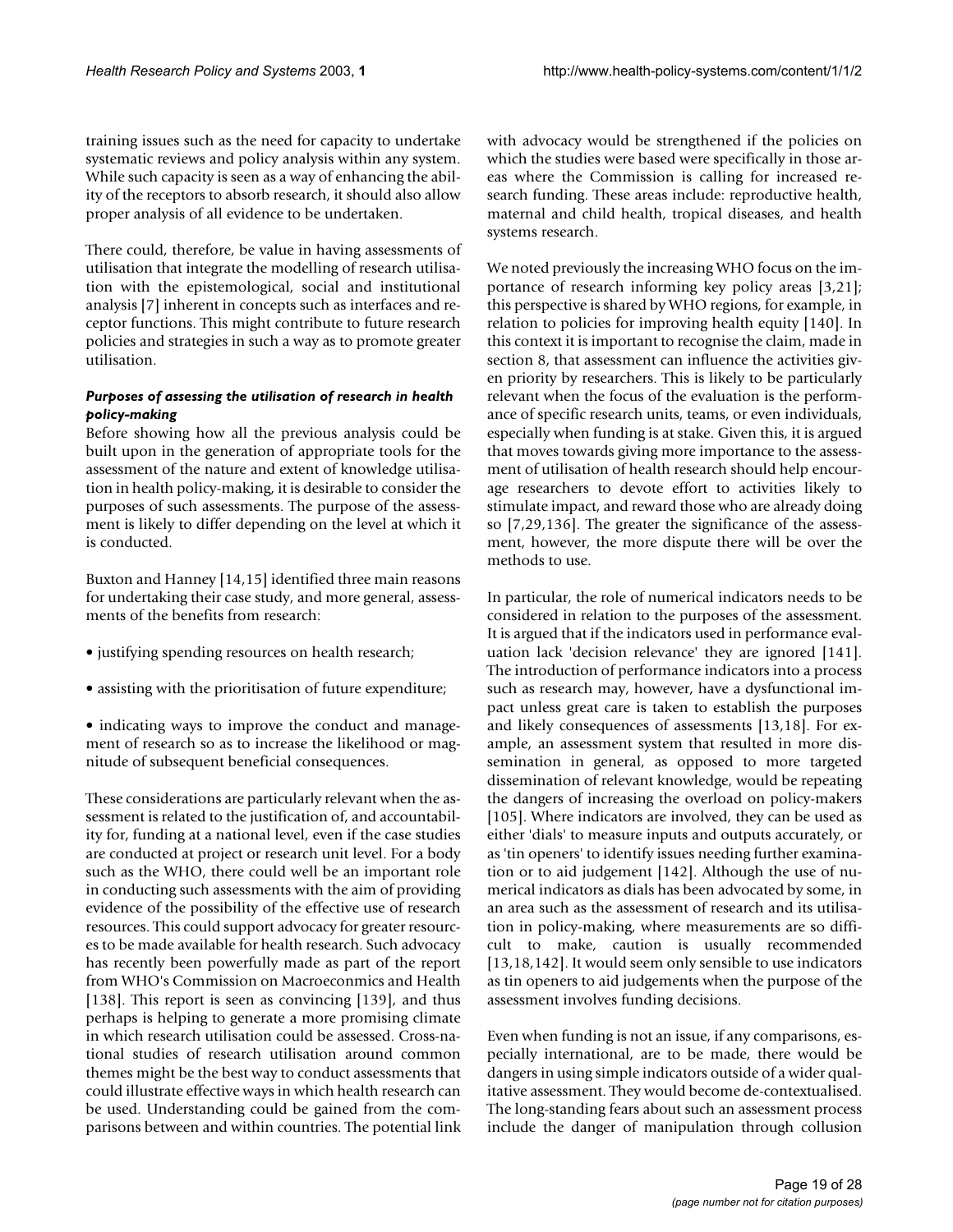and the difficulty of making comparisons across programmes with a different composition of user groups [13]. Depending on the purpose of the assessment there is, nevertheless, scope for innovative thinking in terms of methods.

#### *Methods for assessment of research utilisation in policymaking*

Appropriate methods for assessment therefore have to be developed to reflect:

- the purposes for which the assessment is to be conducted, for example, to increase accountability, or to support advocacy for health research;
- the analysis about the various types of research, the range of utilisation possibilities, and the wider conceptual frameworks, for example, the interfaces and receptors model; and
- the different roles that can be played by retrospective assessments and ones that focus on the current position.

Various lists have been produced of the type of information that could be gathered to produce numerical indicators to inform either self-evaluation/peer review of research teams [136], or to inform regular monitoring of the benefits from work originating from a particular health research funder [12,18]. Items from these lists relevant for policy-making include a numerical record of: presentations to policy-makers; production of fact sheets; membership of advisory committees; and membership of committees issuing a policy document or a treatment guideline. These are not really measures of actual impact and although one such measure, references in policy publications, was also proposed, the list would probably need to be supplemented; in the case of regular monitoring, for example, by a set of structured case studies. When an evaluation within a country is to be used for making funding decisions, it would be unwise to use the numerical indicators as dials because of the contextual issues and possible biases described above. Instead they should be used to inform judgements.

Nor would it be sensible to use such indicators in any cross-national comparative study unless they were informing wider qualitative studies. Furthermore, to understand the peculiar difficulties of using raw questionnaire data in relation to assessing research utilisation in policymaking on specific issues, it is helpful to return to the definition of policy-making given earlier. This emphasised that those who make policies are in a particular, authoritative, position. This presents a rather different set of circumstances from those encountered when assessing utilisation of specific findings by practitioners and members of the public. In such cases a sample might be thought to be representative of a wider group, and individual characteristics and circumstances might even out within the sample. Moreover, it could be claimed that the opinions of each practitioner or member of the public are equally valid as regards the influence of research upon their own behaviour. In a study of policy-making on a specific issue, by contrast, the interviewees or questionnaire respondents will be likely to include some representatives from relevant interest groups, commentators, and researchers as well as policy-makers with varying degrees of involvement in different aspects of the making of that policy. In relation to understanding the processes involved in the policy-making, therefore, the respondents might have conflicting views that do present truthful representations of what people saw and heard. Nevertheless, depending on the respondent's degree of involvement with the specific events under consideration, these views are likely to be of varying validity in relation to providing an account of the key actions.

Such complexities no doubt help explain why qualitative interviewing and documentary analysis were used most frequently the research utilisation studies described in the review of previous work. Questionnaires could provide some information from a wider range of informants than it might be possible to interview. They could also be used to help identify aspects on which to focus detailed parts of the interviewing. In-depth interviews, however, are widely seen as the most appropriate method when there is a need to unravel situations with diverse layers and subtle nuances. According to Rossi *et al*, 'whereas written surveys and questions might be useful for some limited purposes, that approach lacks the flexibility to tailor the line of discussion to the expertise of the individual, probe and explore issues in depth, and engage the informant in careful reflection' [143]. The growth of health policy and systems research suggests there is an increasing number of researchers who could undertake such interviewing [122].

Our review of previous studies demonstrated the great difficulties of making generalisations about specific factors associated with high levels of utilisation. To address this in any cross-national initiative it would be useful to adopt several strategies. First, as far as possible, structure all the assessment studies around a conceptual framework such as the interfaces and receptor framework presented earlier in the report. The framework is probably sufficiently broad to allow it to be applied to many situations. It would, nevertheless, help inform any interview schedule so as to ensure the questions were focusing on both how research findings were communicated across the interfaces, and the degree of policy-maker receptivity to them. This would be done not to provide a check-list of items that it is expected would all have to be present if research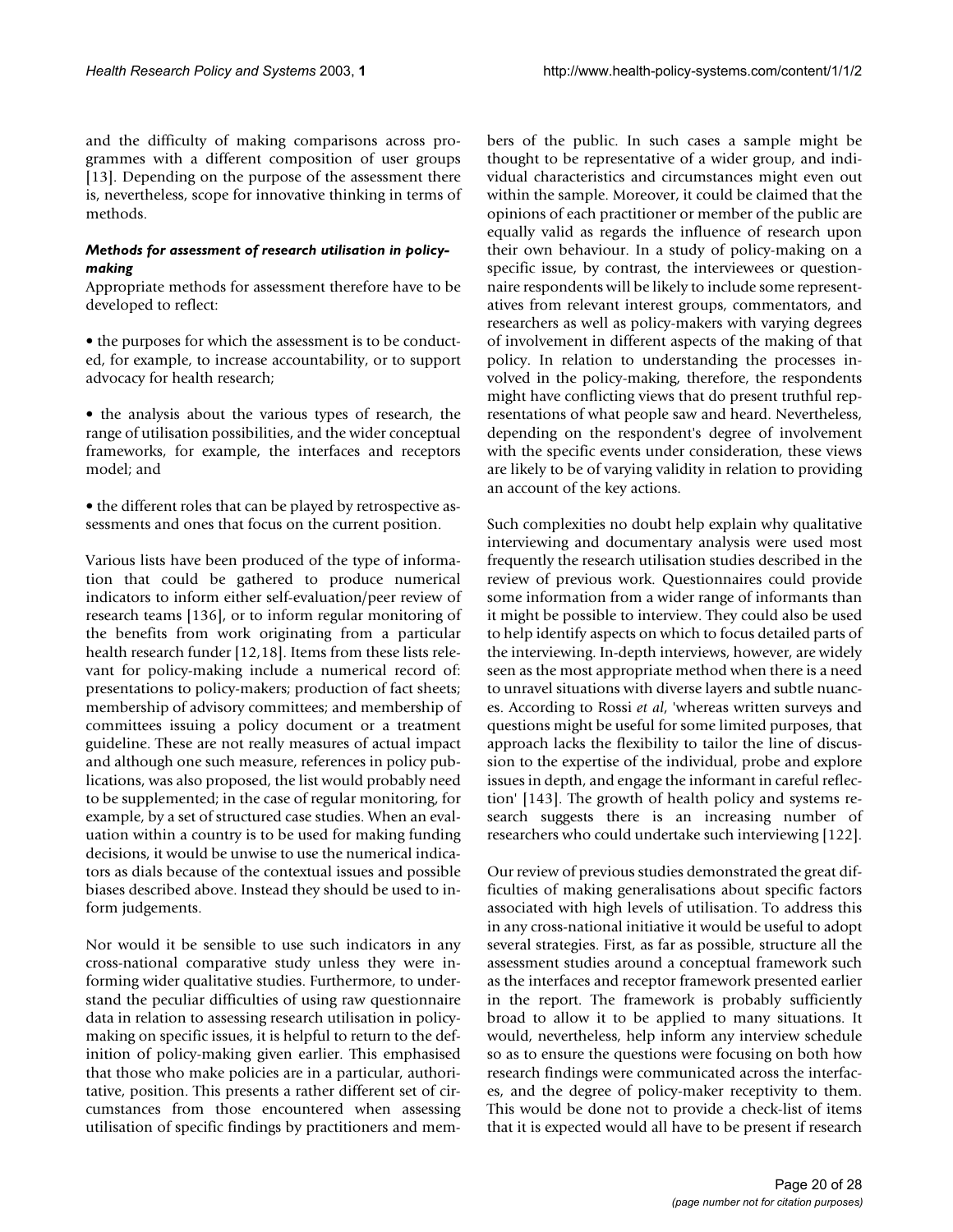utilisation is to be achieved. Rather, it would be so that the interview covered a range of items, some of which might emerge as the reasons linked to utilisation, or lack of it, in each particular study.

The second strategy would be to base the studies on common policy themes as far as possible. Possible specific topics within the areas identified in the previous section include multi-drug therapy for leprosy and equitable access to health services. For each of the common themes, a key body of international research would be identified and some of the analysis would relate to that, and some to the impact of the full body of research available to policymakers in the specific country. Some of the potential purposes the WHO might have in conducting such a cross-national assessment were set out above. An approach that uses common elements in several detailed studies, but which also expects each study to produce its own narrative or story of what caused research utilisation in the particular situation and context, has similarities to broader approaches to the study of innovation and organisational change [144].

Analysis of documents and semi-structured interviews would appear to be appropriate methods to use in a retrospective study of research impact on policy-making related to specific issues, especially where the policy is made at national or sub-national government level. Indeed, the recently conducted systematic review recommended that future research in this field, 'should combine interviews with document analysis' [22]. Questionnaires could also have a role, particularly in securing a wide range of opinions about the current situation regarding knowledge sources for research utilisation in policy-making and the relevant HRS mechanisms. A combination of these approaches would provide triangulation of methods and data-sources. The account below focuses particularly on four main elements of the recommended methods for the retrospective part of the policy-making element of the Structured Cross-national Thematic Studies that could be undertaken in the WHO research utilisation project [24]:

- documentary analysis;
- interviews:

• application of scales reporting the level of research utilisation in policy-making;

• overall analysis.

# *Documentary analysis*

Documentary analysis would be undertaken in each study. Initially it would be used in an attempt to identify the degree of consistency between the policy in the country and the body of international research that is being centrally collated by the WHO utilisation project team. Further documentary analysis would also cover issues such as how far policy-makers drew on research findings in speeches during the policy formulation and implementation stages, and accounts in reports from research funding bodies of their efforts at developing mechanisms to enhance research utilisation. The documentary datasources would include: research publications and reports; legislation; administrative/executive regulations or orders; reimbursement arrangements; guidelines/advice; meeting reports and minutes (if available); policy statements, speeches, and articles; and reports from research funding bodies. A draft protocol for the first element of the documentary analysis has been prepared (see additional file 1: Elements of a protocol for documentary analysis).

#### *Interviews*

A stakeholder analysis could identify whom to interview first, and then snowball techniques, together with review of the questionnaires, would ensure other key people were approached for an interview. In devising the semi-structured interview schedule to be used for all interviews, in all the countries participating in a cross-national study, it would be most important to allow interviewer flexibility. This would be necessary to deal with local circumstances and with situations, as described above [79], where the interviewee has a much more limited conception of research informed policy than the interviewer. Despite these caveats it would also be desirable to develop a semi-structured interview schedule that covered as many as possible of the points discussed in the previous analysis. A draft semistructured interview schedule has been developed (see additional file 2: Draft interview schedule for assessing research utilisation in policy-making), but it would have to be administered with considerable flexibility.

The interviews would allow:

- comparability across themes and countries yet sensitivity to specific contexts;
- detailed investigation of the level of research impact, in relation to the particular issue, on the three stages of the policy-making process: agenda setting; policy formulation; and implementation;
- rolling triangulation ie using later interviews to test information gathered during earlier ones;
- investigation of key HRS and other mechanism that operated at the interfaces to enhance the responsiveness of the receptors, including: priority setting and research commissioning mechanisms; the creation of research centres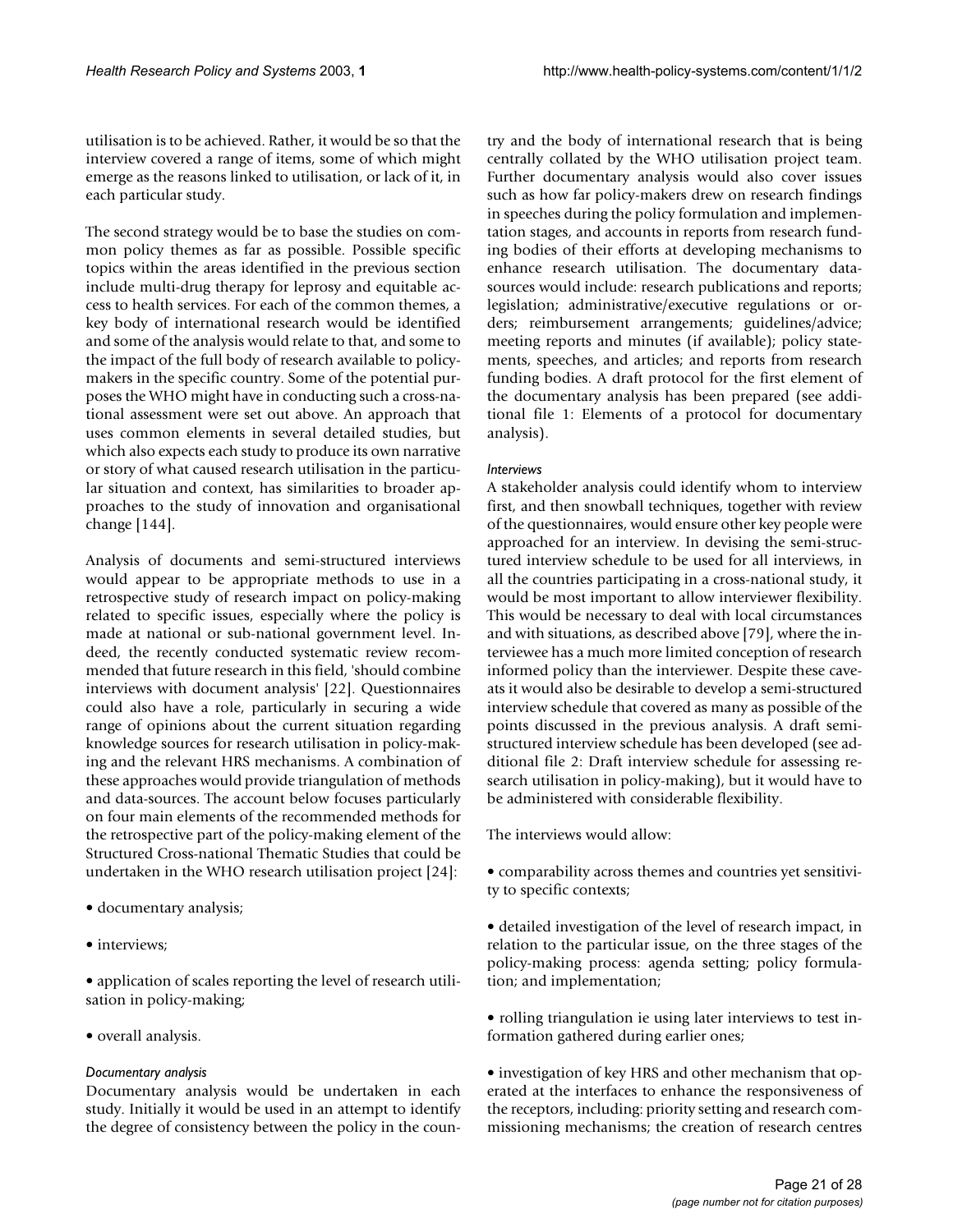and facilitating links with policy-makers; encouraging and funding research brokerage/translator/promoter activities; encouraging and funding reviews and syntheses of relevant research findings and the production of policy briefs; and facilitating interaction between researchers and policy-makers at long-standing committees or one-off seminars etc;

• investigation of a wide range of other relevant issues: the role of key institutions and their mechanisms, such as policy analysis, for absorbing research and their exposure to forces in addition to research findings; the responsiveness of policy-makers to different types and sources of research knowledge; the features of specific research findings that made policy-makers more responsive to their findings; the aspects of policy-making where research was seen as most valuable; the role of networks, international bodies, practitioner and advocacy groups, NGOs, the media and the public in bringing research findings into the policy debate; and developments in the wider political system;

• collection of data for the wider assessment in the overall utilisation project about how far any research-informed policy formulation and implementation was contributing to an increase in any of the final outcomes such as health and health equity gains.

# *Application of scales describing the level of research utilisation in policy-making*

Whilst there are reservations about the extent to which numerical indicators should be used for cross-national comparisons, it is possible to see how the type of exercises undertaken by Buxton and Hanney [106], Jacob and Mc-Cregor [75] and Lavis *et al* [11] could be built upon. It might be possible to develop indicators in the form of descriptive scales of the degree of utilisation. These would be used to give an account of the impact of research on the policy-making in the specific context of each of the countries participating in the WHO research utilisation project. In the three studies cited above, the scoring or coding for each example was undertaken by the same team. Even clearer agreement about interpretation of scales would be necessary in an international exercise. Before starting any initiative, it would be desirable for the scales to be agreed between the assessment teams in the participating countries.

The previous analysis indicates that it would probably be appropriate to consider developing four scales to apply to research utilisation in each policy area. The first scale would focus on a slightly narrower range of research that, as noted above, would be the international research. This would examine the consistency between the research and the policy. Previous studies illustrate, however, that consistency with research findings does not necessarily demonstrate that the particular findings influenced the policy [14]. Where the policy consists of a clinical guideline developed by a professional group there could be circumstances in which the first scale on the degree of consistency, based on documentary analysis, might be the only scale appropriate to apply. In such circumstances the analysis should probably concentrate on the quality of the evidence used in the guidelines [145].

The remaining three scales would each relate to assessing the actual role played by research in each of the three phases of policy-making described previously. The relationship between policy-making and research is often messy and varied. Therefore, it is inevitable that some research might play a part in only one of these three phases, but other research might play several roles. For example, epidemiological research might cause an issue to be placed on the policy agenda, other research that developed a specific way of improving treatment could be used in policy formulation, but might also have helped force the issue onto the policy agenda by showing improvements were possible. The details of each scale have been prepared (see additional file 3: Draft scales of the level of research utilisation in health policy-making). The key issues covered in them are described here:

# *(i) Consistency of policy with research findings*

This scale would relate to how far the content of the policy on issue X was in agreement with the findings from a defined body of international research (irrespective of the actual degree of influence of research on the policy formulation). It would initially be applied during the documentary analysis.

# *(ii) Degree of influence of research on policy agenda setting*

This scale would relate to the extent to which research (including local research) had been responsible for getting the issue onto the policy-makers' agenda. It would cover research that: either showed the existence/extent of a problem; or was so dramatic/decisive that it instigated action to be taken to turn it into policy; or contained findings/theoretical frameworks that gradually changed the perception of policy-makers and others as to the importance of the issue in a process of enlightenment. It would rely on interviews, questionnaires and documentary analysis.

# *(iii) Degree of influence of research on policy formulation*

This scale would relate to the actual influence the research had in the policy formulation process. It would aim not only to confirm any instrumental use of the research (ie direct use of the findings or research theories in formulating the content of the policy) but also to capture examples of the much wider range of possible impacts on policy, including the gradual sedimentation of insights, theories,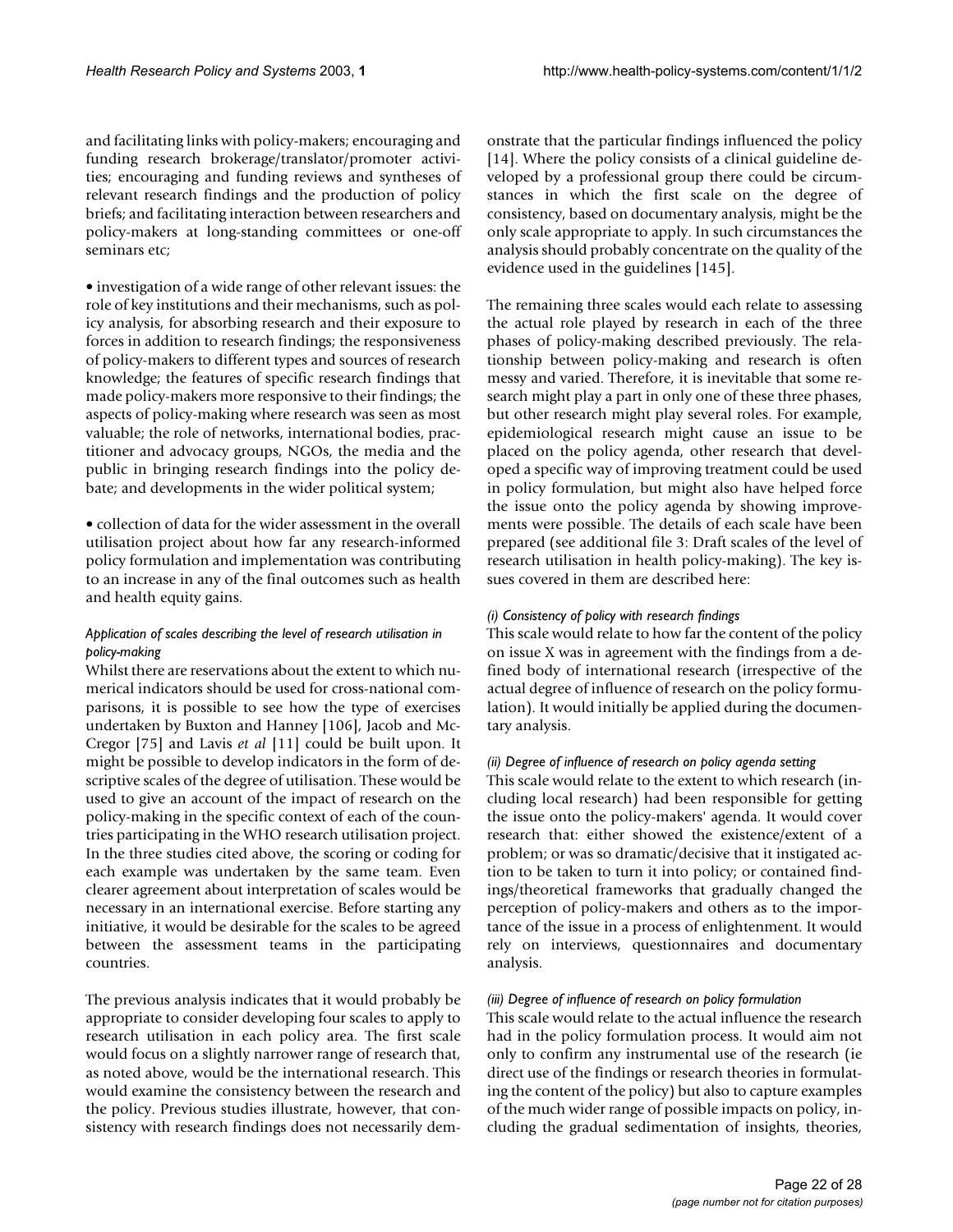concepts and perspectives in the enlightenment mode. This scale would consider the utilisation of research both in the actual development of the policy content, and in policy discussions and debates. The scale would be based primarily on the data from the interviews, but also use survey and documentary data.

#### *(iv) Degree of influence of research on policy implementation*

The key issues for this scale would be the use of research in assisting implementation, either through findings which are used to inform decisions about how best to implement the policy, or by providing justification of the policy and being used to generate support for it in terms of financial resources, political commitment, and public opinion. The scale would be based on data primarily from interviews and documentary analysis.

# *Overall analysis*

The interviews, questionnaires, and documentary analysis should also provide material to help identify the relative importance, in relation to the level of utilisation recorded, of each of the HRS mechanisms listed in the bullet point above. The types and sources of research used, and reasons for their use, should also be recorded and attempts made to correlate them with the previous priority setting approaches. It would be appropriate to enhance the internal validity of the judgements about the list and the scales by discussing the emerging findings with the respondents. The account of each study would also involve description both of the value given to research in the country and of the broader cultural and socio-political environment, to the extent that they seem relevant to the degree of research utilisation achieved.

The findings from the assessments in each participating country could be collated. For each research theme the analysis would compare two sets of data: the scales for level of utilisation in each country, and the contextualised lists of the HRS activities and other mechanisms and networks thought to be important. Organising the studies around common themes might assist assessment of how far the use of the international stock of knowledge was dependent on local research.

As noted previously, although the account here has focused on research impact on policy-making, the evaluations would be stronger as part of a wider analysis covering research utilisation and interactions with practitioners, industry and the public. The fuller analysis would be both most useful in itself, and provide greater understanding of the environment in which the policy-making occurred. By building on the framework described in Figure [1](#page-3-0), it should provide a holistic approach [112] to these issues. Thus, the WHO research utilisation project was conceived as an integrated whole in which retrospective assessment of research utilisation in policy-making would examine one step in a process that should eventually lead to health and health equity gains [24].

Given appropriate and targeted topic and country selection, this approach is likely to meet the purpose of using structured methods to provide examples of effective research utilisation. It should contribute towards enhanced understanding of the issues and could provide the basis of an assessment tool which, if used widely in countries, could give a boost to the importance attached to the utilisation of health research.

# **Conclusions**

Increasing global attention is focusing on ways to improve health systems and the contribution that research-informed policies can make to this. It has long been recognised that a range of factors is involved in the interactions between health research and policy-makers. The emerging focus on Health Research Systems (HRS) has identified additional mechanisms through which greater utilisation of research could be achieved. Assessment of the role of health research in policy-making is best undertaken as part of a wider study that also includes utilisation of health research by industry, medical practitioners, and the public.

The utilisation of health research in policy-making should eventually lead to desired outcomes, including health gains. Research can make a contribution in at least three phases of the policy-making process: agenda setting; policy formulation; and implementation. Descriptions of these processes, however, can over-estimate the degree of rationality in policy-making. Therefore, the analysis should be informed by a review of the full range of policymaking models. Various categories of research are likely to be used differently in health policy-making. Applied research might be more readily useable by a policy system than basic research, but health policy-makers tend to relate more willingly to natural sciences than social sciences. There also appears to be a greater chance of research being used in clinical policies about delivering care to patients, than in national policies on the structures of the health service.

Models of research utilisation in policy-making start with a link to rational or instrumental views of policy-making, and include descriptions of how commissioned research can help to find solutions to problems. Other models relate to an incrementalist view in which policy-making involves a series of small steps over a long period; research findings might gradually cause a shift in perceptions about an issue in a process of 'enlightenment'. Interactive models of research utilisation stress the way in which policy-makers and researchers might develop links over a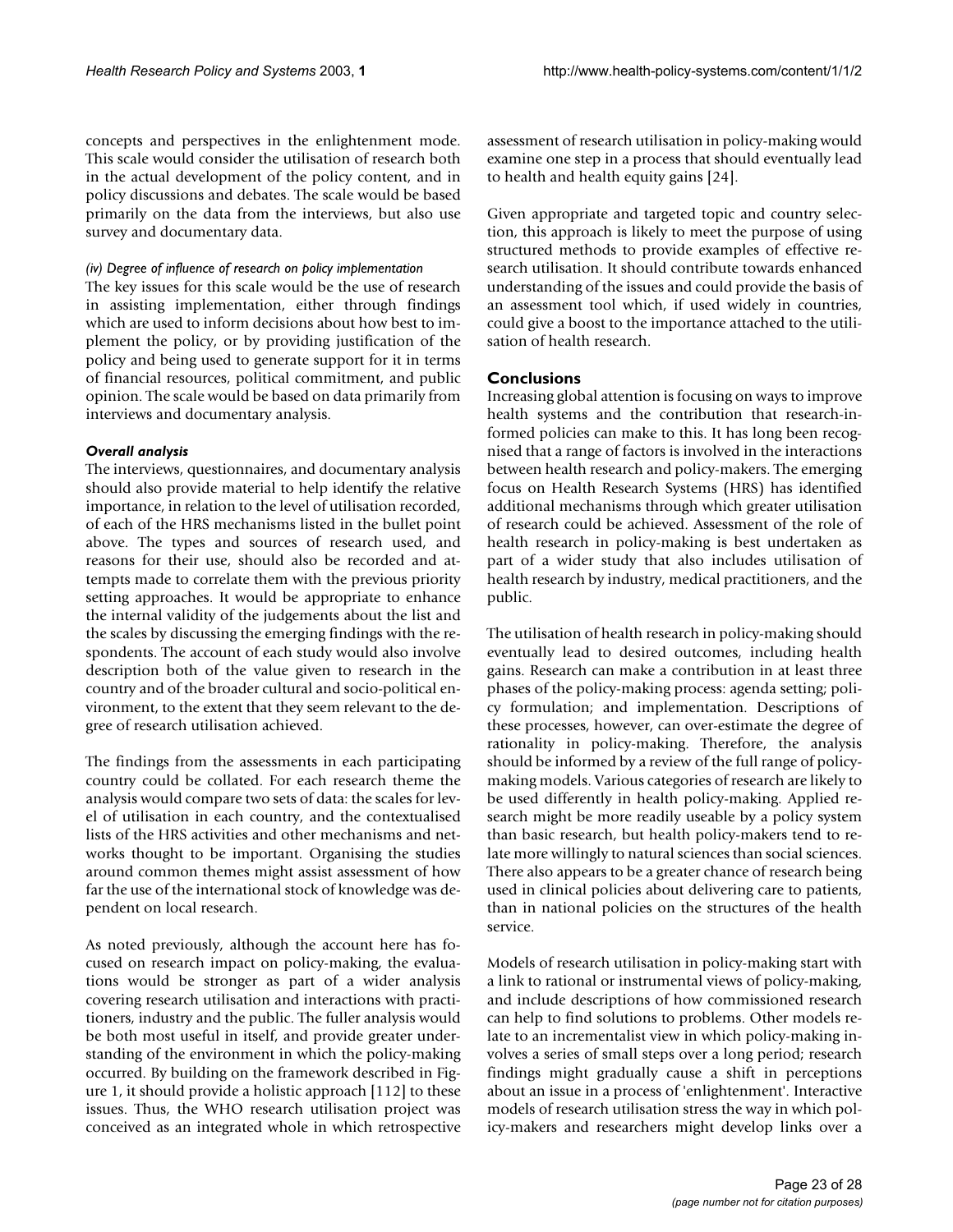long period. Research can also be used symbolically to support decisions already taken.

Many previous studies of research utilisation can provide lessons for future assessments. Two broad approaches can be identified. Some studies start with pieces, or programmes, of research and examine their impact. Others consider policy on a particular topic and assess the role of research in the policy-making. To facilitate comparison, studies of research utilisation are best organised around a conceptual framework. Despite that, the influence of contextual factors in different settings makes it difficult to generalise. The two methods used most frequently, and usually together, come from the qualitative tradition: documentary analysis and in-depth interviews. Questionnaires, bibliometric analysis, insider knowledge and historical approaches have all been applied. A few recent studies have attempted to score or scale the level of utilisation. The examples suggest there is a greater level of utilisation and final outcomes in terms of health, health equity, and social and economic gain than is often assumed, whilst still showing much underutilisation. There is considerable variation in the degree of utilisation, both within and between studies.

Increasing attention is focusing on the concept of interfaces between researchers and the users of research. This incorporates the idea that there are likely to be different values and interests between the two communities. At the prioritisation interface there are two key questions: whether priorities are being set that will produce research that policy-makers and others will want to use, and whether priorities are being set that will engage the interests and commitment of the research community.

Interactions across the interface between policy-makers and researchers are important in transferring research to policy-makers. This fits especially well with the interactive model of utilisation. Actions by individual researchers can be useful in generating interaction, but it is desirable to consider the role of the HRS in encouraging or facilitating interactions, networks and mechanisms at a system-wide level. The HRS could provide funding and organisational support for various items including: long-term research centres; research brokerage/translator mechanisms; the creation of official committees of policy-makers and researchers; and mechanisms for review and synthesis of research findings.

There is increased recognition of the significance of policy-makers in their role as the receptors of research. In relation to the perspective of policy-makers there is a spectrum of key questions. These range from whether relevant research is available and effectively being brought to their attention, to whether they are able to absorb it and willing to use it. The HRS has a responsibility, especially in the early parts of the spectrum, but the wider health system also has a responsibility to create appropriate institutional mechanisms and ensure there are staff willing and able to incorporate relevant research. More attention should be given to the role of incentives. The assessment of utilisation becomes a key issue if rewards are to focus on relevance as well as research excellence.

An appropriate model for assessing research utilisation in policy-making combines analysis of two issues: the role of receptors and the importance of actions at the interfaces. An emphasis on the role of the receptor is necessary because ultimately it is up to the policy-maker to make the decisions. Any assessment of the success of the HRS in relation to utilisation must accept that the wider political context is beyond the control of the HRS, but consider the activities of the HRS, within its given context, to enhance the utilisation of research by increasing the permeability of the interfaces.

The reasons for assessing the utilisation of research in policy-making include: advocacy, accountability, and increased understanding. For the World Health Organization there could be a role in conducting such assessments with the aim of providing evidence of the effective use of research resources. This could support advocacy for greater resources to be made available for health research. It is important that the purposes of any assessment are taken into account in planning the methods to be used.

Previous studies demonstrated the difficulties of making generalisations about specific factors associated with high levels of utilisation. To address this in any cross-national WHO initiative involving a series of studies in a range of countries, it would be desirable to structure all the studies around a conceptual framework (such as the interfaces and receptor framework considered here) and base the studies in each country on common themes. These could include policies for the adoption of multi-drug therapy for treating leprosy, and for the equitable access to health services.

Analysis of documents and semi-structured interviews would be appropriate methods in each study assessing the role of research in policy-making on a specific policy theme. Surveys could also have a role. These approaches would provide triangulation of methods and data-sources and should also provide material to help identify the relative importance, in relation to the level of utilisation recorded, of the HRS mechanisms described in the previous analysis. The types and sources of research used, and reasons for their use, should also be recorded and attempts made to correlate them with the previous priority setting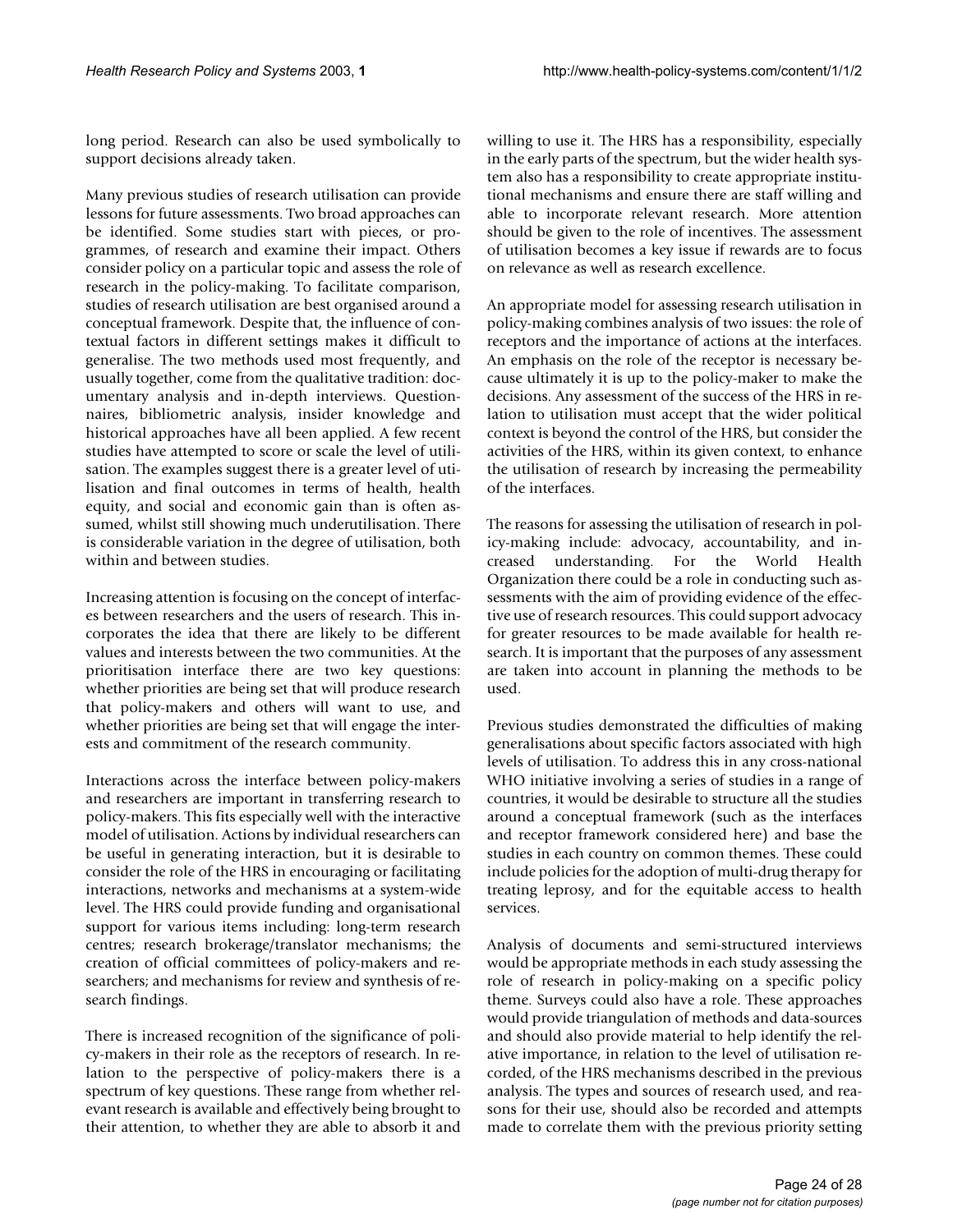approaches. It is expected that each study will produce its own narrative or story of what caused utilisation in the particular context, but the data gathered could also be applied to descriptive scales of the level research utilisation. The four scales could cover the consistency of policy with research findings, and the degree of influence of research on agenda setting, policy formulation, and implementation.

The findings from the assessments in each participating country should be collated. For each policy theme or topic the analysis would compare two sets of data: the scales for level of research utilisation in each country, and the contextualised lists of the HRS activities and other mechanisms and networks thought to be important. Although the account here has focused on research impact on policy-making, the evaluations would be stronger as part of a wider analysis covering research utilisation and interactions with practitioners, industry and the public.

Given appropriate and targeted topic and country selection, this approach is likely to meet the purpose of using structured methods to provide examples of effective research utilisation. The approach should contribute towards enhanced understanding of the issues and could provide the basis of an assessment tool which, if used widely in countries, could lead to greater utilisation of health research.

# **Competing interests**

SH, MB, and MK were funded for this study by the Research Policy and Co-operation Department of the World Health Organization. MG-B is manager of the Alliance for Health Policy and Systems Research.

# **Authors' Contributions**

All authors were involved in devising the structure of the article and contributed text. MG-B supplied Figure 2 and accompanying text. SH drafted and developed the article.

# **Additional material**

#### **Additional File 1**

*Elements of a Protocol for Documentary Analysis* Click here for file [\[http://www.biomedcentral.com/content/supplementary/1478-](http://www.biomedcentral.com/content/supplementary/1478-4505-1-2-S1.doc) 4505-1-2-S1.doc]

#### **Additional File 2**

*Draft Interview Schedule for Assessing Research Utilisation in Policy-Making* Click here for file [\[http://www.biomedcentral.com/content/supplementary/1478-](http://www.biomedcentral.com/content/supplementary/1478-4505-1-2-S2.doc) 4505-1-2-S2.doc]

# **Additional File 3**

*Draft Scales of the Level of Research Utilisation in Health Policy-Making* Click here for file [\[http://www.biomedcentral.com/content/supplementary/1478-](http://www.biomedcentral.com/content/supplementary/1478-4505-1-2-S3.doc) 4505-1-2-S3.doc]

# **Acknowledgements**

This article is based on a report commissioned by the Research Policy and Co-operation (RPC) Department of the World Health Organization, Geneva, whose funding is gratefully acknowledged. The report is intended as a background paper to contribute to the health research utilisation project that is part of the broader Health Research Systems Analysis (HRSA) Initiative being undertaken by RPC/WHO. This initiative will inform the World Health Report 2004, *Health Research: Knowledge for Better Health*. The authors thank the members of the team from WHO working on these issues, especially Shyama Kuruvilla and Tikki Pang, for their generous encouragement and constructive comments. Most helpful comments were also kindly provided by Andrew Pleasant, Mary Henkel and reviewers used in the journal's open review process: Jonathan Grant and Justin Keen. We are also grateful for the helpful comments made on an earlier version of the report by participants at the *User-driven Health Research* workshop organised by the Alliance for Health Policy and Systems Research/Tufts University School of Medicine at Talloires, France, in September, 2002. In particular, we are grateful for the review from John Lavis, a member of the utilisation project's panel of experts.

Steve Hanney and Martin Buxton are also funded by the UK Department of Health's Policy Research Programme. Miguel Gonzalez-Block gratefully acknowledges funding for the Alliance for Health Policy and Systems Research from the governments of Norway and Sweden, the World Bank and International Development Research Council of Canada.

The opinions expressed are those of the authors alone and responsibility for them does not lie with the funding bodies.

#### **References**

- Murray C and Frenk J [A framework for assessing the perform](http://www.ncbi.nlm.nih.gov/entrez/query.fcgi?cmd=Retrieve&db=PubMed&dopt=Abstract&list_uids=10916909)**[ance of health systems.](http://www.ncbi.nlm.nih.gov/entrez/query.fcgi?cmd=Retrieve&db=PubMed&dopt=Abstract&list_uids=10916909)** *Bull World Health Organ* 2000, **78:**717-731
- 2. World Bank **The Costs of Attaining the Millennium Development Goals.** [\[http://www.worldbank.org/about/whatwedo/](http://www.worldbank.org/about/whatwedo/mdgs.htm) [mdgs.htm](http://www.worldbank.org/about/whatwedo/mdgs.htm)] accessed:06/04/02
- 3. Ad Hoc Committee on Health Research Relating to Future Intervention Options **Investing in Health Research and Development** *Geneva, World Health Organization* 1996,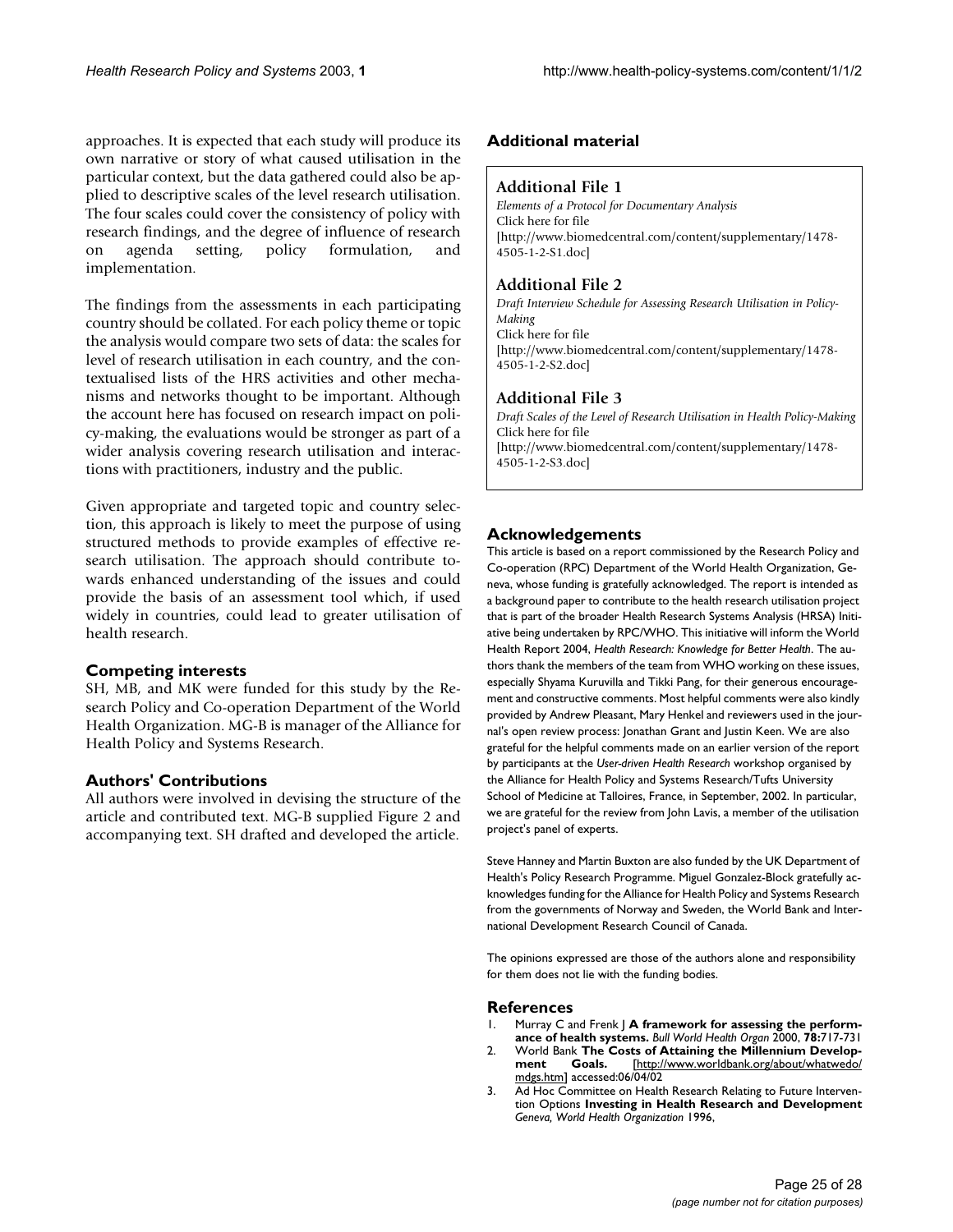- 4. Global Forum for Health Research **The 10/90 Report on Health Research 2001–2002.** *Geneva, World Health Organization* 2002,
- 5. COHRED Working Group on Research to Action and Policy **Lessons in Research to Action and Policy – Case Studies from Seven Countries** *Geneva, The Council on Health Research for Development* 2000,
- 6. Frenk J **[Balancing relevance and excellence: organizational](http://www.ncbi.nlm.nih.gov/entrez/query.fcgi?cmd=Retrieve&db=PubMed&dopt=Abstract&list_uids=1462179) [responses to link research with decision-making.](http://www.ncbi.nlm.nih.gov/entrez/query.fcgi?cmd=Retrieve&db=PubMed&dopt=Abstract&list_uids=1462179)** *Soc Sci Med* 1992, **35:**1397-1404
- 7. Kogan M and Henkel M **Government and Research.** *London, Heinemann* 1983,
- 8. Davis P and Howden-Chapman P **[Translating research findings](http://www.ncbi.nlm.nih.gov/entrez/query.fcgi?cmd=Retrieve&db=PubMed&dopt=Abstract&list_uids=8870150) [into health policy.](http://www.ncbi.nlm.nih.gov/entrez/query.fcgi?cmd=Retrieve&db=PubMed&dopt=Abstract&list_uids=8870150)** *Soc Sci Med* 1996, **43:**865-872
- 9. Sauerborn R, Nitayarumphong S and Gerhardus A **[Strategies to en](http://www.ncbi.nlm.nih.gov/entrez/query.fcgi?cmd=Retrieve&db=PubMed&dopt=Abstract&list_uids=10632991)[hance the use of health systems research for health sector](http://www.ncbi.nlm.nih.gov/entrez/query.fcgi?cmd=Retrieve&db=PubMed&dopt=Abstract&list_uids=10632991) [reform.](http://www.ncbi.nlm.nih.gov/entrez/query.fcgi?cmd=Retrieve&db=PubMed&dopt=Abstract&list_uids=10632991)** *Trop Med Int Health* 1999, **4:**827-835
- 10. Trostle J, Bronfman M and Langer A **[How do researchers influ](http://www.ncbi.nlm.nih.gov/entrez/query.fcgi?cmd=Retrieve&db=PubMed&dopt=Abstract&list_uids=10538714)[ence decision-makers? Case studies of Mexican policies.](http://www.ncbi.nlm.nih.gov/entrez/query.fcgi?cmd=Retrieve&db=PubMed&dopt=Abstract&list_uids=10538714)** *Health Policy Plan* 1999, **14:**103-114
- 11. Lavis JN, Ross SE, Hurley JE, Hohenadel JM, Stoddart GL, Woodward CA and Abelson J **[Examining the role of health services re](http://www.ncbi.nlm.nih.gov/entrez/query.fcgi?cmd=Retrieve&db=PubMed&dopt=Abstract&list_uids=11933791)[search in public policymaking.](http://www.ncbi.nlm.nih.gov/entrez/query.fcgi?cmd=Retrieve&db=PubMed&dopt=Abstract&list_uids=11933791)** *Milbank Q* 2002, **80:**125-154
- 12. Richardson A, Jackson C and Sykes W **Taking research seriously** *London, Department of Health* 1990,
- 13. Cave M and Hanney S **Performance indicators for higher education and research.** *In: Output and Performance Measurement in Government (Edited by: Cave M, Kogan M, Smith R) London, Jessica Kingsley Publishers* 1990, 59-85
- 14. Buxton M and Hanney S **[How can payback from health research](http://www.ncbi.nlm.nih.gov/entrez/query.fcgi?cmd=Retrieve&db=PubMed&dopt=Abstract&list_uids=10180843) [be assessed?](http://www.ncbi.nlm.nih.gov/entrez/query.fcgi?cmd=Retrieve&db=PubMed&dopt=Abstract&list_uids=10180843)** *J Health Serv Res Policy* 1996, **1:**35-43
- 15. Buxton M and Hanney S **[Evaluating the NHS Research and De](http://www.ncbi.nlm.nih.gov/entrez/query.fcgi?cmd=Retrieve&db=PubMed&dopt=Abstract&list_uids=9797742)[velopment Programme: will the programme give value for](http://www.ncbi.nlm.nih.gov/entrez/query.fcgi?cmd=Retrieve&db=PubMed&dopt=Abstract&list_uids=9797742) [money?](http://www.ncbi.nlm.nih.gov/entrez/query.fcgi?cmd=Retrieve&db=PubMed&dopt=Abstract&list_uids=9797742)** *J R Soc Med* 1998, **91(suppl 35):**2-6
- 16. Cozzens S **The knowledge pool: measurement challenges in evaluating fundamental research programs.** *Eval Program Plann* 1997, **20:**77-89
- 17. Buxton M, Hanney S, Packwood T, Roberts S and Youll P **Assessing benefits from Department of Health and National Health Service research and development.** *Public Money and Management* 2000, **20:**29-34
- 18. Croxson B, Hanney S and Buxton M **[Routine monitoring of per](http://www.ncbi.nlm.nih.gov/entrez/query.fcgi?cmd=Retrieve&db=PubMed&dopt=Abstract&list_uids=11685787)[formance: what makes health research and development](http://www.ncbi.nlm.nih.gov/entrez/query.fcgi?cmd=Retrieve&db=PubMed&dopt=Abstract&list_uids=11685787) [different?](http://www.ncbi.nlm.nih.gov/entrez/query.fcgi?cmd=Retrieve&db=PubMed&dopt=Abstract&list_uids=11685787)** *J Health Serv Res Policy* 2001, **6:**226-232
- 19. Weiss C **The many meanings of research utilization.** *Public Adm Rev* 1979, **39:**426-431
- 20. Gonzalez-Block M **Networks focusing on policies and cross-cutting issues affecting health: Alliance for Health Policy and Systems Research.** *In: The 10/90 Report on Health Research 2001– 2002 (Global Forum for Health Research) Geneva, World Health Organization* 2002, 193-200
- 21. Child and Adolescent Health and Development/World Health Organization **Child Health Research: A Foundation for Improving Child Health.** *Geneva* 2002,
- 22. Innvær S, Vist G, Trommald M and Oxman A **[Health policy-mak](http://www.ncbi.nlm.nih.gov/entrez/query.fcgi?cmd=Retrieve&db=PubMed&dopt=Abstract&list_uids=12425783)[ers' perceptions of their use of evidence: a systematic](http://www.ncbi.nlm.nih.gov/entrez/query.fcgi?cmd=Retrieve&db=PubMed&dopt=Abstract&list_uids=12425783) [review.](http://www.ncbi.nlm.nih.gov/entrez/query.fcgi?cmd=Retrieve&db=PubMed&dopt=Abstract&list_uids=12425783)** *J Health Serv Res Policy* 2002, **7:**239-244
- 23. Ham C, Hunter DJ and Robinson R **[Evidence based policymaking.](http://www.ncbi.nlm.nih.gov/entrez/query.fcgi?cmd=Retrieve&db=PubMed&dopt=Abstract&list_uids=7833721)** *BMJ* 1995, **310:**71-72
- 24. Hanney S, Gonzalez-Block M, Kogan M and Buxton M **The Utilisation of Health Research in Policy-making: Concepts, Examples and Methods of Assessment – A Report to the Research and Co-operation department, World Health Organization, Geneva** *HERG Research Report No 28. Uxbridge, Health Economics research Group, Brunel University* 2002,
- 25. Smith R **[A national health research policy.](http://www.ncbi.nlm.nih.gov/entrez/query.fcgi?cmd=Retrieve&db=PubMed&dopt=Abstract&list_uids=3140931)** *BMJ* 1988, **297:**805- 806
- 26. Commission on Health Research for Development **Health Research: Essential Link to Equity in Development.** *New York, Oxford University Press* 1990,
- 27. World Health Organization **National Health Research Systems – Report of an International Workshop** *Geneva* 2002,
- 28. Easton D **The Political System.** *New York, Alfred A Knopf* 1953,
- Hanney S, Packwood T and Buxton M Evaluating the benefits **from health research and development centres: a categorization, a model, and examples of application.** *Evaluation: The International Journal of Theory, Research and Practice* 2000, **6:**137-60
- 30. Haynes B and Haines A **Barriers and bridges to evidence-based clinical practice.** *In: Getting Research Findings into Practice (Edited by: Haines A, Donald A) London, BMJ Books* 2002, 115-122
- 31. Gilson L, Bowa C, Brijlal V, Doherty J, Antezana I, Daura M, Mabandhla M, Masiye F, Mulenga S and Mwikisa C **The Dynamics of Policy Change: Lessons From Health Financing Reform in South Africa and Zambia** *Bethesda, Partnerships for Health Reform Project, Abt Associates Inc* 2000,
- 32. Davies H and Nutley S **Healthcare: evidence to the fore.** *In: What Works? – Evidence-based Policy and Practice in Public Services (Edited by: Davies HTO, Nutley SM, Smith PC) Bristol, The Policy Press* 2000, 43-67
- 33. Klein R **[From evidence-based medicine to evidence-based](http://www.ncbi.nlm.nih.gov/entrez/query.fcgi?cmd=Retrieve&db=PubMed&dopt=Abstract&list_uids=10947548) [policy](http://www.ncbi.nlm.nih.gov/entrez/query.fcgi?cmd=Retrieve&db=PubMed&dopt=Abstract&list_uids=10947548)** *J Health Serv Res Policy* 2000, **5:**65-66
- 34. Black N **[Evidence based policy: proceed with care.](http://www.ncbi.nlm.nih.gov/entrez/query.fcgi?cmd=Retrieve&db=PubMed&dopt=Abstract&list_uids=11485961)** *BMJ* 2001, **323:**275-279
- 35. Kogan M and Tuijnman A **Educational Research and Development: Trends, Issues and Challenges.** *Paris, OECD* 1995,
- 36. Nutley S and Webb J **Evidence and the policy process.** *In: What Works? – Evidence-based Policy and Practice in Public Services (Edited by: Davies HTO, Nutley SM, Smith PC) Bristol, The Policy Press* 2000, 13-41
- 37. Walt G **Health Policy: An Introduction to Process and Power.** *London, Zed Books* 1994,
- 38. Booth T **Developing Policy Research.** *Aldershot, Gower* 1988,
- 39. Simon H **Models of Man: Social and Rational** *London, John Wiley* 1957,
- 40. Lindblom C and Cohen D **Usable Knowledge: Social Science and Social Problem Solving.** *New Haven, Yale University Press* 1979,
- 41. Braybrooke D and Lindblom C **A Strategy of Decision.** *New York, Free Press* 1963,
- 42. Lindblom C **The science of muddling through.** *Public Adm Rev* 1959, **19:**79-88
- 43. Weiss C **Knowledge creep and decision accretion.** *Knowledge: Creation, Diffusion, Utilization* 1980, **1:**381-404
- 44. Rhodes RAW and Marsh D **New directions in the study of policy networks.** *European Journal of Political Research* 1992, **21:**181-205
- 45. Kogan M and Hanney S **Reforming Higher Education.** *London, Jessica Kingsley Publishers* 2000,
- 46. von Walden Laing D **HIV/AIDS in Sweden and the United Kingdom: Policy Networks 1982–1992** *Stockholm, Department of Political Science, University of Stockholm* 2001,
- 47. Yin R and Gwaltney M **Knowledge utilization as a networking process.** *Knowledge: Creation Diffusion Utilization* 1981, **2:**555-580
- 48. Haas PM **Introduction: epistemic communities and international policy coordination.** *Int Organ* 1992, **46:**1-35
- 49. Alford RA **Health Care Politics.** *Chicago, University of Chicago Press* 1975,
- 50. Rhodes RAW **Beyond Westminster and Whitehall.** *London, Unwin-Hyman* 1988,
- 51. Wistow G **The health service policy community: professionals pre-eminent or under challenge?** *In: Policy Networks in British Government (Edited by: Marsh D, Rhodes RAW) Oxford, Clarendon Press* 1992, 51-74
- 52. Cohen M, March J and Olsen J **A garbage can model of organizational choice.** *Adm Sci Q* 1972, **17:**1-25
- 53. Janovsky K and Cassels A **Health policy and systems research: issues, methods and priorities. Annex 9.** *In: Investing in Health Research and Development (Edited by: Ad Hoc Committee on Health Research Relating to Future Intervention Options) Geneva, World Health Organization* 1996, 271-278
- 54. Merton RK **The Sociology of Science.** *Chicago, Chicago University Press* 1973,
- 55. Thomas P **The Aims and Outcomes of Social Policy Research** *London, Croom Helm* 1985,
- 56. Bardach E **The dissemination of policy research to policymakers.** *Knowledge: Creation, Diffusion, Utilization* 1984, **6:**125- 145
- 57. Trist E **Types of output mix of research organisations and their complementarity.** *In: Social Science and Government: Policies and Problems (Edited by: Cherns AB, Sinclair R, Jenkins WI) London, Tavistock Publications* 1972, 101-137
- 58. Gibbons M, Limoges C, Nowotny H, Schwartzman S, Scott P and Trow M **The New Production of Knowledge.** *London, Sage Publications* 1994,
- 59. Godin B **Writing performative history: the new New Atlantis.** *Soc Stud Sci* 1998, **28:**465-83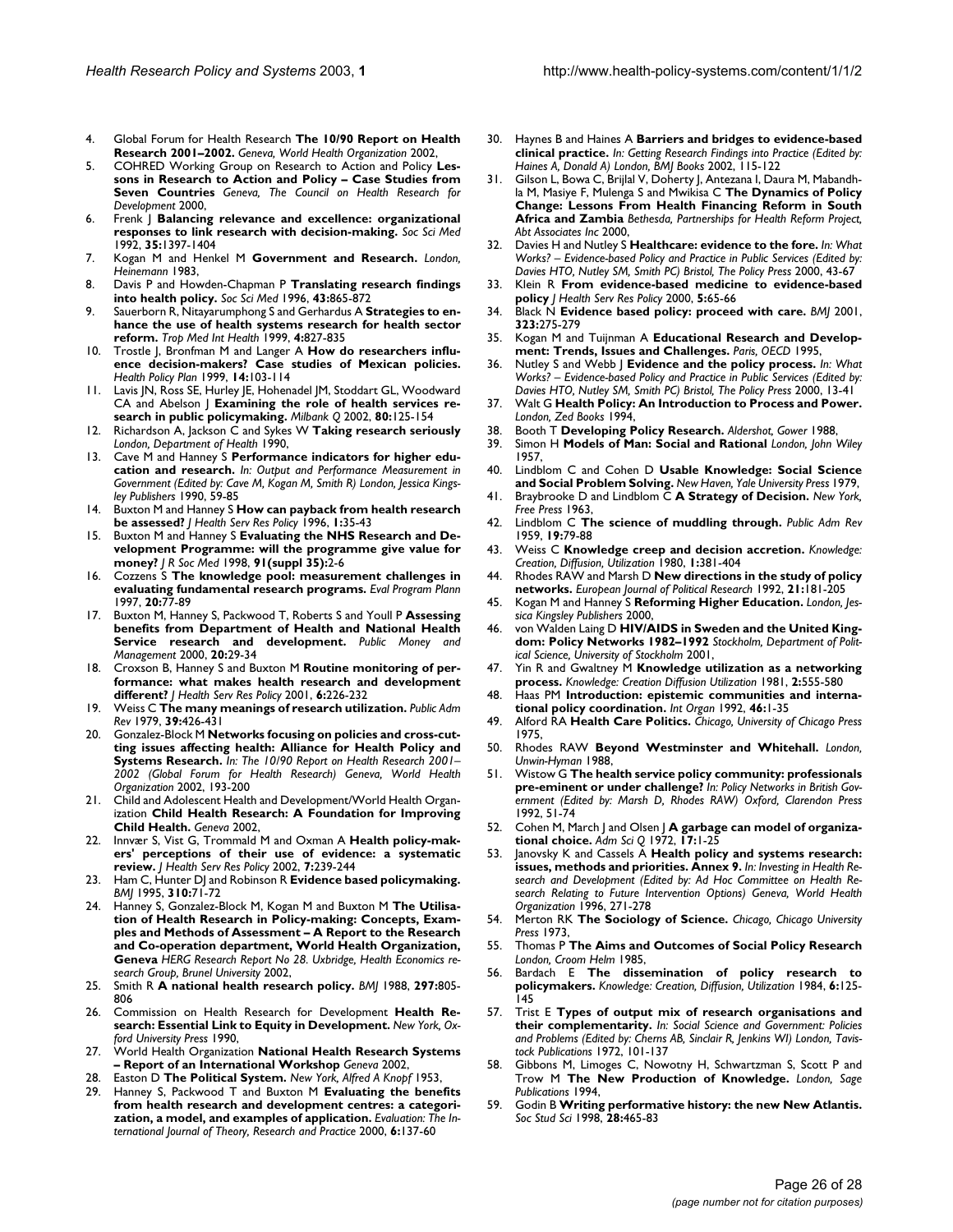- 60. Weiss C and Bucuvalas MJ **Truth tests and utility tests: decisionmakers' frames of reference for social science research.** *Am Sociol Rev* 1980, **45:**302-313
- 61. Hanney S **Doctors and their careers.** *In: Assessing Payback from Department of Health Research and Development: Preliminary report. HERG Research Report No. 19 (Edited by: Buxton M, Elliott R, Hanney S, Henkel M, Keen J, Sculpher M, Youll P) Uxbridge, Health Economics Research Group, Brunel University* 1994, **2:**1-14
- 62. Coyle D **Increasing the Impact of Economic Evaluations on Health-Care Decision– Making** *Discussion Paper 108. York, Centre for Health Economics, University of York* 1993,
- 63. Ross J **[The use of economic evaluation in health care: Austral](http://www.ncbi.nlm.nih.gov/entrez/query.fcgi?cmd=Retrieve&db=PubMed&dopt=Abstract&list_uids=10141251)[ian decision makers' perceptions.](http://www.ncbi.nlm.nih.gov/entrez/query.fcgi?cmd=Retrieve&db=PubMed&dopt=Abstract&list_uids=10141251)** *Health Policy* 1995, **31:**103-110
- 64. Sloan FA and Grabowski HG **[Introduction and overview.](http://www.ncbi.nlm.nih.gov/entrez/query.fcgi?cmd=Retrieve&db=PubMed&dopt=Abstract&list_uids=9226776)** *Soc Sci Med* 1997, **45:**505-510
- 65. Drummond M, Cooke J and Walley T **[Economic evaluation under](http://www.ncbi.nlm.nih.gov/entrez/query.fcgi?cmd=Retrieve&db=PubMed&dopt=Abstract&list_uids=9226783) [managed competition: evidence from the U.K.](http://www.ncbi.nlm.nih.gov/entrez/query.fcgi?cmd=Retrieve&db=PubMed&dopt=Abstract&list_uids=9226783)** *Soc Sci Med* 1997, **45:**583-595
- 66. Drummond M and Weatherly H **[Implementing the findings of](http://www.ncbi.nlm.nih.gov/entrez/query.fcgi?cmd=Retrieve&db=PubMed&dopt=Abstract&list_uids=10815349) [health technology assessments.](http://www.ncbi.nlm.nih.gov/entrez/query.fcgi?cmd=Retrieve&db=PubMed&dopt=Abstract&list_uids=10815349)** *Int J Technol Assess Health Care* 2000, **16:**1-12
- 67. Henshall C, Koch P, von Below GC, Boer A, Conde-Olasagasti JL, Dillon A, Gibis B, Grilli R, Hardy C, Liaropoulos L, Martín-Moreno JM, Roine R and Scherstén T **[Health Technology Assessment in Pol](http://www.ncbi.nlm.nih.gov/entrez/query.fcgi?cmd=Retrieve&db=PubMed&dopt=Abstract&list_uids=12053429)[icy and Practice. Working Group 6 Report.](http://www.ncbi.nlm.nih.gov/entrez/query.fcgi?cmd=Retrieve&db=PubMed&dopt=Abstract&list_uids=12053429)** *Int J Technol Assess Health Care* 2002, **18:**447-455
- 68. Lyles A, Luce BR and Rentz AM **[Managed care pharmacy, socio](http://www.ncbi.nlm.nih.gov/entrez/query.fcgi?cmd=Retrieve&db=PubMed&dopt=Abstract&list_uids=9226777)[economic assessments and drug adoption decisions.](http://www.ncbi.nlm.nih.gov/entrez/query.fcgi?cmd=Retrieve&db=PubMed&dopt=Abstract&list_uids=9226777)** *Soc Sci Med* 1997, **45:**511-521
- 69. Webb A and Wistow G **Planning, Need and Scarcity.** *London, Allen and Unwin* 1986,
- 70. Lomas J **[Finding audiences, changing beliefs: the structure of](http://www.ncbi.nlm.nih.gov/entrez/query.fcgi?cmd=Retrieve&db=PubMed&dopt=Abstract&list_uids=2273216) [research use in Canadian health policy.](http://www.ncbi.nlm.nih.gov/entrez/query.fcgi?cmd=Retrieve&db=PubMed&dopt=Abstract&list_uids=2273216)** *J Health Polit Policy Law* 1990, **15:**525-542
- 71. Antman EM, Lau J, Kupelnick B, Mosteller F and Chalmers TC **[A](http://www.ncbi.nlm.nih.gov/entrez/query.fcgi?cmd=Retrieve&db=PubMed&dopt=Abstract&list_uids=1535110) [comparison of results of meta-analyses of RCTs and recom](http://www.ncbi.nlm.nih.gov/entrez/query.fcgi?cmd=Retrieve&db=PubMed&dopt=Abstract&list_uids=1535110)[mendations of clinical experts.](http://www.ncbi.nlm.nih.gov/entrez/query.fcgi?cmd=Retrieve&db=PubMed&dopt=Abstract&list_uids=1535110)** *JAMA* 1992, **268:**240-248
- 72. Haines A and Jones R **[Implementing findings of research.](http://www.ncbi.nlm.nih.gov/entrez/query.fcgi?cmd=Retrieve&db=PubMed&dopt=Abstract&list_uids=8019284)** *BMJ* 1994, **308:**1488-1492
- 73. Battista RN **[Health care technology assessment: linking sci](http://www.ncbi.nlm.nih.gov/entrez/query.fcgi?cmd=Retrieve&db=PubMed&dopt=Abstract&list_uids=1737310)[ence and policy-making.](http://www.ncbi.nlm.nih.gov/entrez/query.fcgi?cmd=Retrieve&db=PubMed&dopt=Abstract&list_uids=1737310)** *CMAJ* 1992, **146:**461-462
- 74. Tugwell P, Sitthi-Amorn C, O'Connor A, Hatcher-Roberts J, Bergevin Y and Wolfson M **[Technology assessment: old, new and needs](http://www.ncbi.nlm.nih.gov/entrez/query.fcgi?cmd=Retrieve&db=PubMed&dopt=Abstract&list_uids=8567197)[based.](http://www.ncbi.nlm.nih.gov/entrez/query.fcgi?cmd=Retrieve&db=PubMed&dopt=Abstract&list_uids=8567197)** *Int J Technol Assess Health Care* 1995, **11:**650-661
- 75. Jacob R and McGregor M **[Assessing the impact of health tech](http://www.ncbi.nlm.nih.gov/entrez/query.fcgi?cmd=Retrieve&db=PubMed&dopt=Abstract&list_uids=9119625)[nology assessment.](http://www.ncbi.nlm.nih.gov/entrez/query.fcgi?cmd=Retrieve&db=PubMed&dopt=Abstract&list_uids=9119625)** *Int J Technol Assess Health Care* 1997, **13:**68-80
- 76. Woods K **[Health Technology Assessment for the NHS in Eng](http://www.ncbi.nlm.nih.gov/entrez/query.fcgi?cmd=Retrieve&db=PubMed&dopt=Abstract&list_uids=12053415)[land and Wales.](http://www.ncbi.nlm.nih.gov/entrez/query.fcgi?cmd=Retrieve&db=PubMed&dopt=Abstract&list_uids=12053415)** *Int J Technol Assess Health Care* 2002, **18:**161-165
- 77. van den Heuvel WJA, Wieringh R and van den Heuvel LPM **[Utilisa](http://www.ncbi.nlm.nih.gov/entrez/query.fcgi?cmd=Retrieve&db=PubMed&dopt=Abstract&list_uids=10176301)[tion of medical technology assessment in health policy.](http://www.ncbi.nlm.nih.gov/entrez/query.fcgi?cmd=Retrieve&db=PubMed&dopt=Abstract&list_uids=10176301)** *Health Policy* 1997, **42:**211-221
- 78. Barbieri M and Drummond M **The Use of HTA in Decision Making: Report to ECHTA/ECAHI Working Group.** *York, University of York* 2002,
- 79. Rosen R **[Applying research to health care policy and practice:](http://www.ncbi.nlm.nih.gov/entrez/query.fcgi?cmd=Retrieve&db=PubMed&dopt=Abstract&list_uids=10947544) [medical and managerial views on effectiveness and the role](http://www.ncbi.nlm.nih.gov/entrez/query.fcgi?cmd=Retrieve&db=PubMed&dopt=Abstract&list_uids=10947544) [of research.](http://www.ncbi.nlm.nih.gov/entrez/query.fcgi?cmd=Retrieve&db=PubMed&dopt=Abstract&list_uids=10947544)** *J Health Serv Res Policy* 2000, **5:**103-108
- 80. Weiss C **Introduction.** *In: Using Social Research in Public Policy Making (Edited by: Weiss C) Lexington, Lexington Books* 1977, 1-22
- 81. Yin R and Moore G **Lessons on the utilization of research from nine case experiences in the natural hazards field.** *Knowledge in Society* 1988, **1:**25-44
- 82. Walt G **How far does research influence policy** *Eur J Public Health* 1994, **4:**233-235
- 83. Weiss C **Policy research: data, ideas or arguments?** *In: Social Sciences and Modern States (Edited by: Wagner P, Weiss C, Wittrock B, Wolman H) Cambridge, Cambridge University Press* 1991, 307-332
- 84. Saxe L **Policymakers' use of social science research.** *Knowledge: Creation, Diffusion, Utilization* 1986, **8:**59-78
- 85. Orosz E **[The Impact of social science research on health](http://www.ncbi.nlm.nih.gov/entrez/query.fcgi?cmd=Retrieve&db=PubMed&dopt=Abstract&list_uids=7801165) [policy.](http://www.ncbi.nlm.nih.gov/entrez/query.fcgi?cmd=Retrieve&db=PubMed&dopt=Abstract&list_uids=7801165)** *Soc Sci Med* 1994, **39:**1287-1293
- 86. Frenk J **[Comprehensive policy analysis for health system](http://www.ncbi.nlm.nih.gov/entrez/query.fcgi?cmd=Retrieve&db=PubMed&dopt=Abstract&list_uids=10156642) [reform.](http://www.ncbi.nlm.nih.gov/entrez/query.fcgi?cmd=Retrieve&db=PubMed&dopt=Abstract&list_uids=10156642)** *Health Policy* 1995, **32:**257-277
- 87. Miller D **[Risk, science and policy: definitional struggles, infor](http://www.ncbi.nlm.nih.gov/entrez/query.fcgi?cmd=Retrieve&db=PubMed&dopt=Abstract&list_uids=10501644)[mation management, the media and BSE.](http://www.ncbi.nlm.nih.gov/entrez/query.fcgi?cmd=Retrieve&db=PubMed&dopt=Abstract&list_uids=10501644)** *Soc Sci Med* 1999, **49:**1239-1255
- 88. Walt G and Gilson L **[Reforming the health sector in developing](http://www.ncbi.nlm.nih.gov/entrez/query.fcgi?cmd=Retrieve&db=PubMed&dopt=Abstract&list_uids=10139469) [countries: the central role of policy analysis.](http://www.ncbi.nlm.nih.gov/entrez/query.fcgi?cmd=Retrieve&db=PubMed&dopt=Abstract&list_uids=10139469)** *Health Policy Plan* 1994, **9:**353-370
- 89. Patton MQ, Grimes P, Guthrie K, Brennan N, French K and Blyth D **In search of impact: an analysis of the utilisation of federal health evaluation research.** *In: Using Social Research in Public Policy Making (Edited by: Weiss C) Lexington, Lexington Books* 1977, 141-163
- 90. Molas-Gallart J, Tang P and Morrow S **Assessing the non-academic impact of grant-funded socio-economic research: results from a pilot study.** *Research Evaluation* 2000, **9:**171-182
- 91. Landry R, Amara N and Lamari M **Climbing the Ladder of Research Utilization.** *Science Communication* 2001, **22:**396-422
- 92. Spaapen J and Sylvain C **Societal Quality of Research Toward a Method for the Assessment of the Potential Value of Research for Society. SPSG Concept Paper No.13.** *London, Science Policy Support Group* 1994,
- 93. Roos NP and Shapiro E **[From research to policy: what have we](http://www.ncbi.nlm.nih.gov/entrez/query.fcgi?cmd=Retrieve&db=PubMed&dopt=Abstract&list_uids=10409016) [learned?](http://www.ncbi.nlm.nih.gov/entrez/query.fcgi?cmd=Retrieve&db=PubMed&dopt=Abstract&list_uids=10409016)** *Med Care* 1999, **37(suppl):**JS291-JS305
- 94. Phoolcharoen W **Health Systems Reform in Thailand: The Role of the Health Systems Research Institute.** *Geneva, Alliance-HPSR Working Paper No. 14* 2002,
- 95. Henkel M **PSSRU research on Care Management: Kent Community Care Project.** *In: Assessing Payback from Department of Health Research and Development: Preliminary report. HERG Research Report No. 19 (Edited by: Buxton M, Elliott R, Hanney S, Henkel M, Keen J, Sculpher M, Youll P) Uxbridge, Health Economics Research Group, Brunel University* 1994, **2:**15-37
- 96. Anderson M, Cosby J, Swan B, Moore H and Broekhoven M [The use](http://www.ncbi.nlm.nih.gov/entrez/query.fcgi?cmd=Retrieve&db=PubMed&dopt=Abstract&list_uids=10475666) **[of research in local health service agencies.](http://www.ncbi.nlm.nih.gov/entrez/query.fcgi?cmd=Retrieve&db=PubMed&dopt=Abstract&list_uids=10475666)** *Soc Sci Med* 1999, **49:**1007-1019
- 97. Florin D **[Scientific uncertainty and the role of expert advice:](http://www.ncbi.nlm.nih.gov/entrez/query.fcgi?cmd=Retrieve&db=PubMed&dopt=Abstract&list_uids=10501646) [the case of health checks for coronary heart disease preven](http://www.ncbi.nlm.nih.gov/entrez/query.fcgi?cmd=Retrieve&db=PubMed&dopt=Abstract&list_uids=10501646)[tion by general practitioners in the UK.](http://www.ncbi.nlm.nih.gov/entrez/query.fcgi?cmd=Retrieve&db=PubMed&dopt=Abstract&list_uids=10501646)** *Soc Sci Med* 1999, **49:**1269-1283
- 98. Moodley J and Jacobs M **Research to action and policy: combating Vitamin A deficiencies in South Africa.** *In: Lessons in Research to Action and Policy – Case studies from seven countries (Edited by: Geneva, The Council on Health Research for Development) COHRED Working Group on Research to Action and Policy* 2000, 54-66
- 99. Salvatella R, Muzio F and Sánchez D **Chagar Disease and Foot and Mouth Disease Eradication in Uruguay.** *In: Lessons in Research to Action and Policy: Case Studies from Seven Countries (Edited by: Geneva, The Council on Health Research for Development) COHRED Working Group on Research to Action and Policy* 2000, 67-76
- 100. Ginzberg E **Health Services Research: Key to Health Policy** *Cambridge, Harvard University Press* 1991,
- 101. Gerhardus A, Dujardin M, Kiet PHT, Siddiqi S and Sauerborn R **A Methodology to Assess the Use of Research for Health Policy Development. Discussion Paper 04.** *Heidelberg, University of Heidelberg Medical School* 2000,
- 102. Milbank Memorial Fund/The Cochrane Collaboration **Informing Judgement: Case Studies of Health Policy and Research In Six Countries.** *New York* 2001,
- 103. Yesudian CAK **Policy Research in India: A Case Study for Regulating Private Health Providers.** *Geneva, Alliance-HPSR Working Paper No.18* 2002,
- 104. Hilderbrand M, Simon J and Hyder A **The role of research in child health policy and programs in Pakistan.** *In: Lessons in Research to Action and Policy – Case Studies From Seven Countries (Edited by: CO-HRED Working Group on Research to Action and Policy) Geneva, The Council on Health Research for Development* 2000, 77-85
- 105. Knott J and Wildavsky A **If dissemination is the answer, what is the problem?** *Knowledge: Creation, Diffusion, Utilization* 1980, **1:**537- 78
- 106. Hanney S, Davies A and Buxton M **Assessing benefits from health research projects: can we use questionnaires instead of case studies?** *Research Evaluation* 1999, **8:**189-199
- 107. Berridge V and Stanton J **[Science and policy: historical insights.](http://www.ncbi.nlm.nih.gov/entrez/query.fcgi?cmd=Retrieve&db=PubMed&dopt=Abstract&list_uids=10501636)** *Soc Sci Med* 1999, **49:**1133-1138
- 108. Husén T and Kogan M **Educational Research and Policy: How do They Relate?** *Oxford, Pergamon Press* 1984,
- 109. Grant J, Cottrell R, Cluzeau F and Fawcett G **[Evaluating "payback"](http://www.ncbi.nlm.nih.gov/entrez/query.fcgi?cmd=Retrieve&db=PubMed&dopt=Abstract&list_uids=27352) [on biomedical research from papers cited in clinical guide](http://www.ncbi.nlm.nih.gov/entrez/query.fcgi?cmd=Retrieve&db=PubMed&dopt=Abstract&list_uids=27352)[lines: applied bibliometric study.](http://www.ncbi.nlm.nih.gov/entrez/query.fcgi?cmd=Retrieve&db=PubMed&dopt=Abstract&list_uids=27352)** *BMJ* 2000, **320:**1107-1111
- 110. Buxton M **The costs and benefits of heart transplant programmes at Harefield and Papworth hospitals.** *In: Assessing*